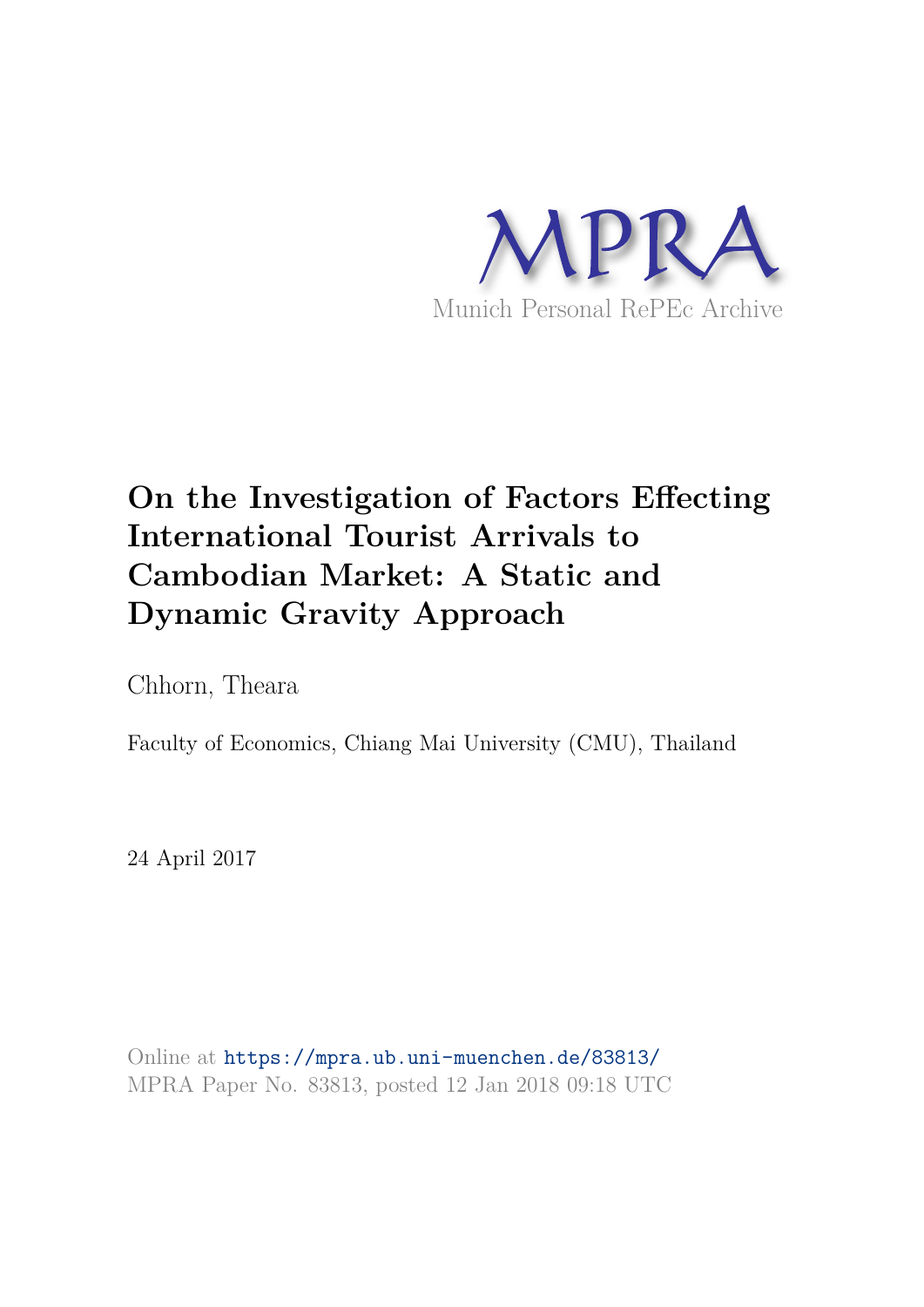# **On the Investigation of Factors Effecting International Tourist Arrivals to the Cambodian Market: Static and Dynamic Gravity Approach**

# **Theara Chhorn**<sup>a</sup>

*a Faculty of Economics, Chiang Mai University (CMU), Thailand [theara.chhorn.research@gmail.com](mailto:theara.chhorn.research@gmail.com)*

*Please cite this article as:* 

Theara C. (2017). On the Investigation of Factors Effecting International Tourist Arrivals to the Cambodian Market: A Static and Dynamic Gravity Approach. *Southeast Asian Journal of Economics* 5(2), pp. 115-138

#### **Abstract**

The paper investigates factors influencing international tourist arrivals into the Cambodian market during the period of 1995 to 2015, covered 32 cross-sectional countries by adopting a static and dynamic gravity approach with respect to fixed effects (FE) and random effects (RE) and the GMM estimator of Arellano and Bond (1991). Our analysis shows that mostly economic factors such as travel cost, GDP per capita and population size are the main sources in attracting international tourist arrivals. The country specific dummy variables are found to be associated with the respects to its significant level. The empirical results demonstrate that one and two step GMM with robust standard errors produces better outcomes and improves the estimated accuracy over a static approach.

**Keywords:** Gravity Model, International Tourist Arrivals, Arellano and Bond (1991), GMM, Fixed and Random Effect, Cambodia

**JEL Classification:** C23, C50, Z30, Z32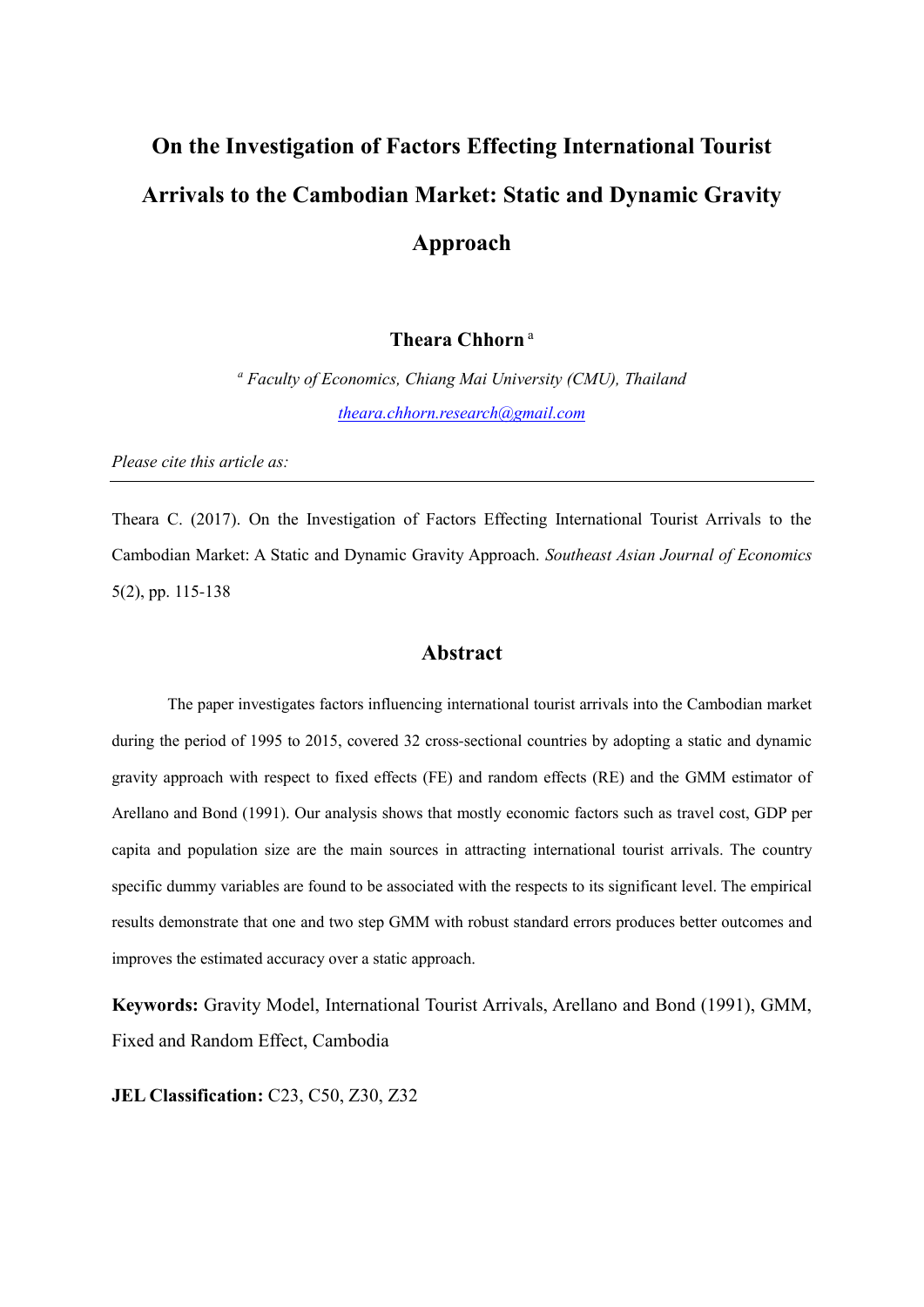# **1. Introduction**

Tourism sector so-called the non-smoking industry played an essential function in boosting and sustaining socio-economic development in the single market trend generating from in the era of modern globalization. It is furthermore considered as one of the most potential sector which contributes to both household's welfare and national income throughout, economic growth, employment creation, global and regional connection in every corner of the world. Recently, the total contribution of travel and tourism to GDP was accounted almost 9.8% of GDP and is expected to rise by 3.7%, equaled to 9.9% of GDP in 2015<sup>1</sup> . More importantly, the flow of tourism demand between the origin country and destination country is depended on tourism related activities and policies of international corporation relevant to socio-economic stability, low risk in internal and external violent in the country such as terrorism attack, to which impulse tourist's manner and decision.

In the context of Cambodia, tourism sector is reflected as the most driven factors to social and economic development. For instant, the area of Angkor temple was listed in the world heritage in 1992, as well as the fresh opening economy into regional and international system since 1993 up to present time, it was such the main catalyst without catastrophe to encourage international tourist arrivals. Beside these, the number of tourist arrivals has increased dramatically and risen year-on-year. Statistically, it was contributed 29.9% to GDP in 2014 and expected to augment from 8.2% to 30.2% of GDP in 2015. Moreover, it is forecasted to reach up by 6.5% per year equivalent to  $(28.0\% \text{ of GDP})^2$  by 2025. So far, Cambodia's government puts the eyes strongly to develop such growing sector, due to the facts that it is not only contributed directly and indirectly to socio-economic development and economic growth, poverty reduction but it is also promoted the country's appearance and landmark into the world.

-

<sup>1</sup> *WTTC Travel and Tourism Economic Impact 2015, WTTC stands for World Tourism and Travel Council* 

<sup>2</sup> *WTTC Travel and Tourism Economic Impact 2015, CAMBODIA*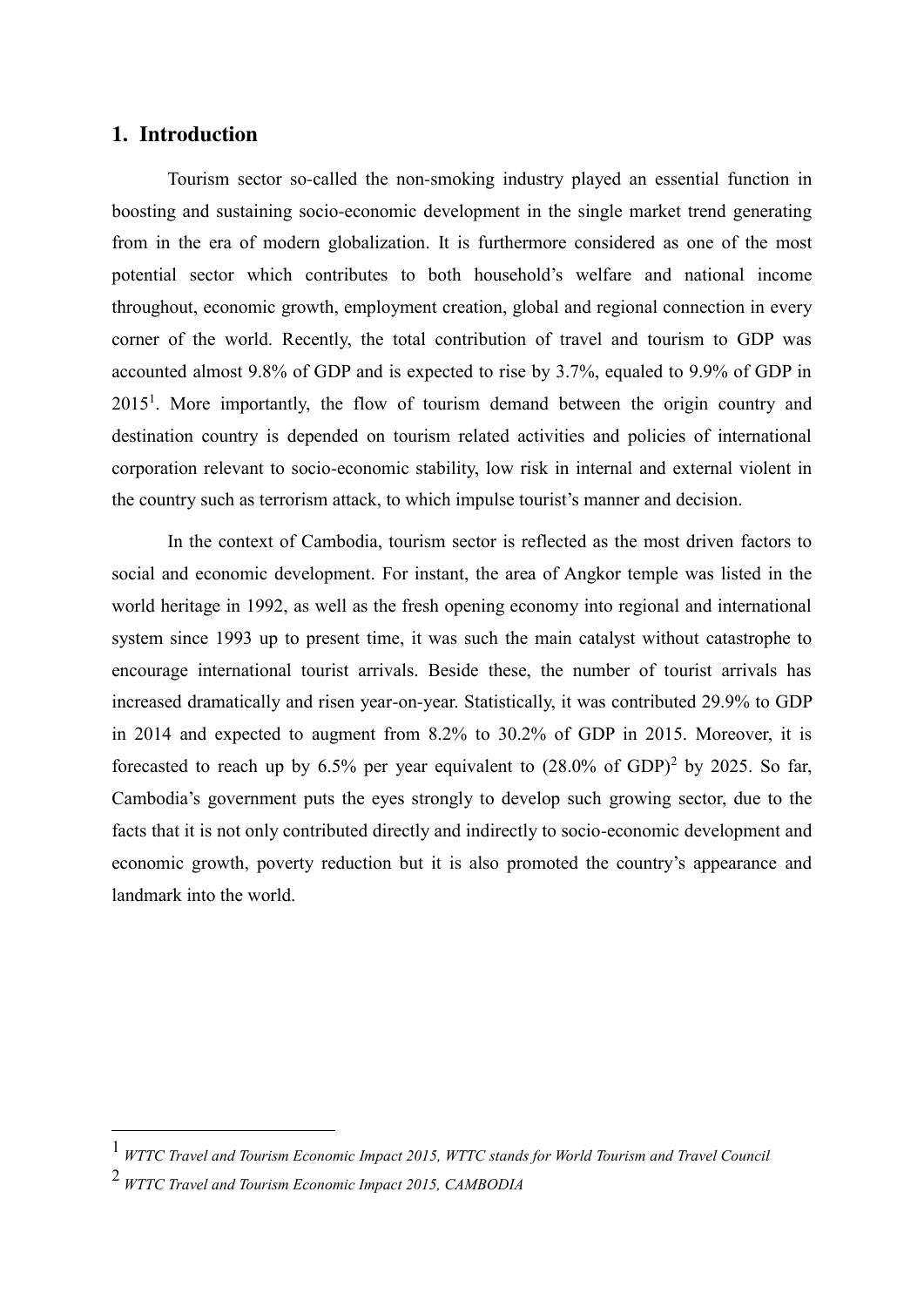

**Figure 1:** Number of international tourist arrivals by 6 origin countries (1995-2015)

Source: Computer calculation, data extracted from CIEC database manager

From 1995 to 2015, most of the tourism flow is somehow attracted by ASEAN region and ASEAN partnerships such as China, Japan and Korea followed by European and American. Vietnamese tourist is ranked the number  $1<sup>st</sup>$  for tourism industry in Cambodia since 2010, China is represented as the  $2<sup>nd</sup>$  largest followed by Korea and Thailand. This movement was reduced since 2005 due to the global financial crisis in 2008 and 2009 as well as external violent within the neighboring country, say Thailand relevant to PREAH VIHEAR temple.

Although there are numerous research studies conducting both qualitative and quantitative methods to investigate the impact of international tourism demand either in ASEAN region or other developing countries, the study related Cambodia issue alone is not yet exemplified sizably in the recent period. Accordingly, the study examines the impact of economic and non-economic factors influencing to tourism demand for Cambodia during the period of 1995 to 2015. Static and dynamic gravity approach based on fixed effect and random effect as well as Arellano and Bond (1991) based GMM estimators will be applied.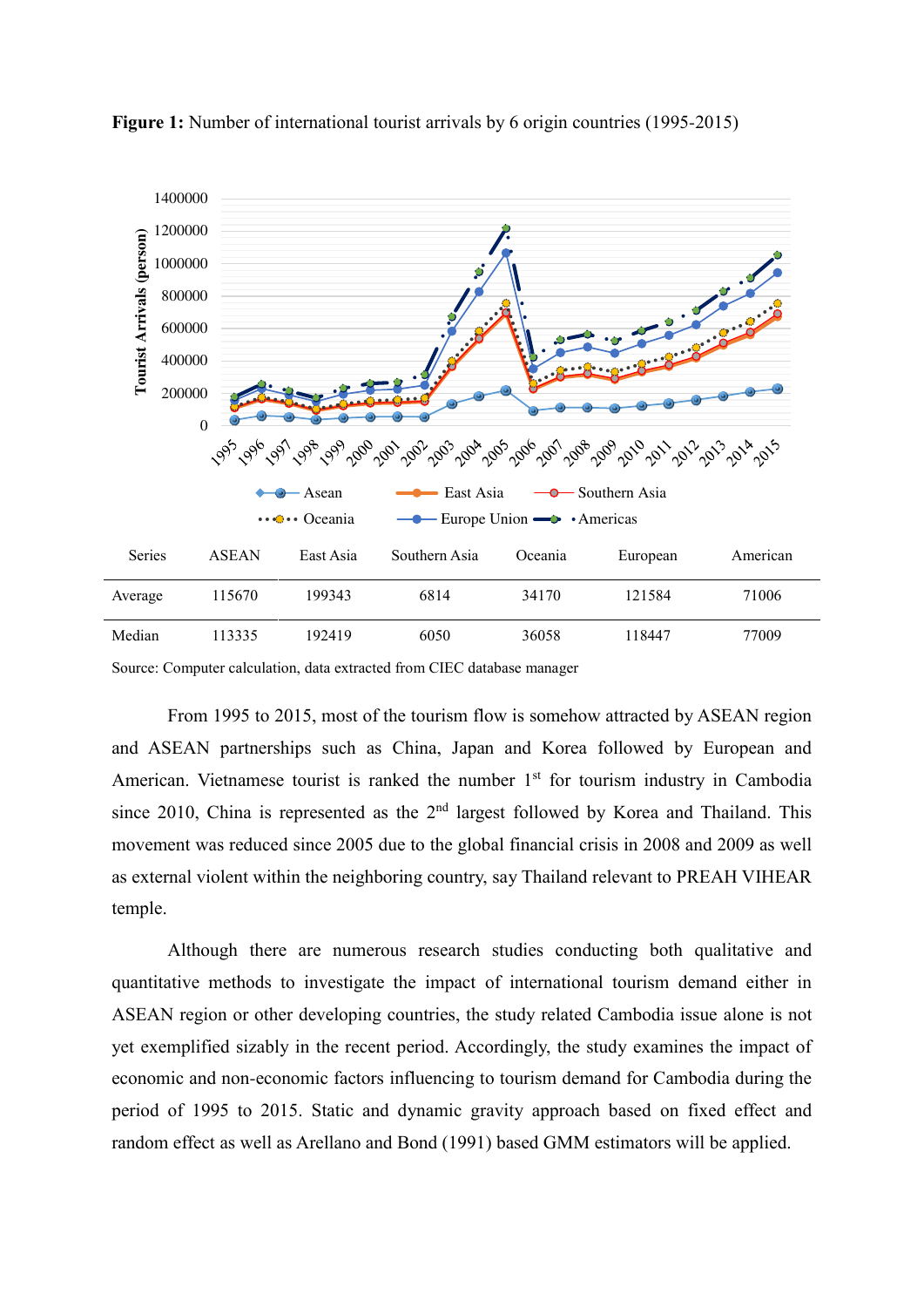The organization of the study is structured as follows: the  $2<sup>nd</sup>$  section is to review some empirical studies and journals is presented and methodology is presented in the 3<sup>rd</sup> section. The 4<sup>th</sup> Section is to interpret the empirical results whereas the last section is to conclude the whole finding.

# **2. Literature Reviews**

On the application of the gravity model, on the one hand, were found to be numerous in the context of international trade as well as migration issue. This approach was firstly developed by Jan Tinbergen (1962) and adopted by Anderson and Van Wincoop (2003), Rose (2000) and McCallum (1995) to study international trade flow. It is widely applied in the context of foreign capital flow and migration flow, Bergstrand and Egger (2007), Eichengreen and Tong (2007) and Head and Ries (2008) and Gil-Pareja et al. (2006) and Karemera et al. (2000) respectively. Still, since international tourism is considered as service flow, applying gravity model would be ideally interesting and considering such as a good contribution. Yet, based on the research conducted by Alexander C. (2014) has mentioned that the gravity model explains tourism flows better than goods trade for equivalent specifications.

On the estimation of the factors influenced to tourism demand, on the other hand, is met the maturity, there are a bunch of research but to propose static and dynamic gravity models together is not yet found numerously. Most of them used international tourism demand approach throughout time series and panel data model individually and separately. Some employed a few economic variables to estimate its impact such as GDP per capital, travel cost, exchange rate and CPI, Geoffrey I. Crouch (1994), Lim (1997), Li et al. (2005), Song and Li (2008), Chukiat et al. (2010), Asrin Karimi (2015). It is worth notified that using tourism demand model individually cannot capture the whole picture of tourist's manner or meaning that there would be existed other important factors that may influence to tourism demand such as population, distance and relative cost of living or tourism zone (world heritage or cultural tourism) or some others non-economic factors such as crisis, as well as socio-economic political deadlock and country dummy variables as well.

Time series and panel data models are somehow applied. Ozan S. and Kadir K. (2010), examined tourism demand in Turkey using panel gravity model based on fixed and random effect estimator. Nuno C. L (2015), studied tourism demand in Portugal by employed dynamic panel data based on the system GMM estimator. Accordingly, the author verified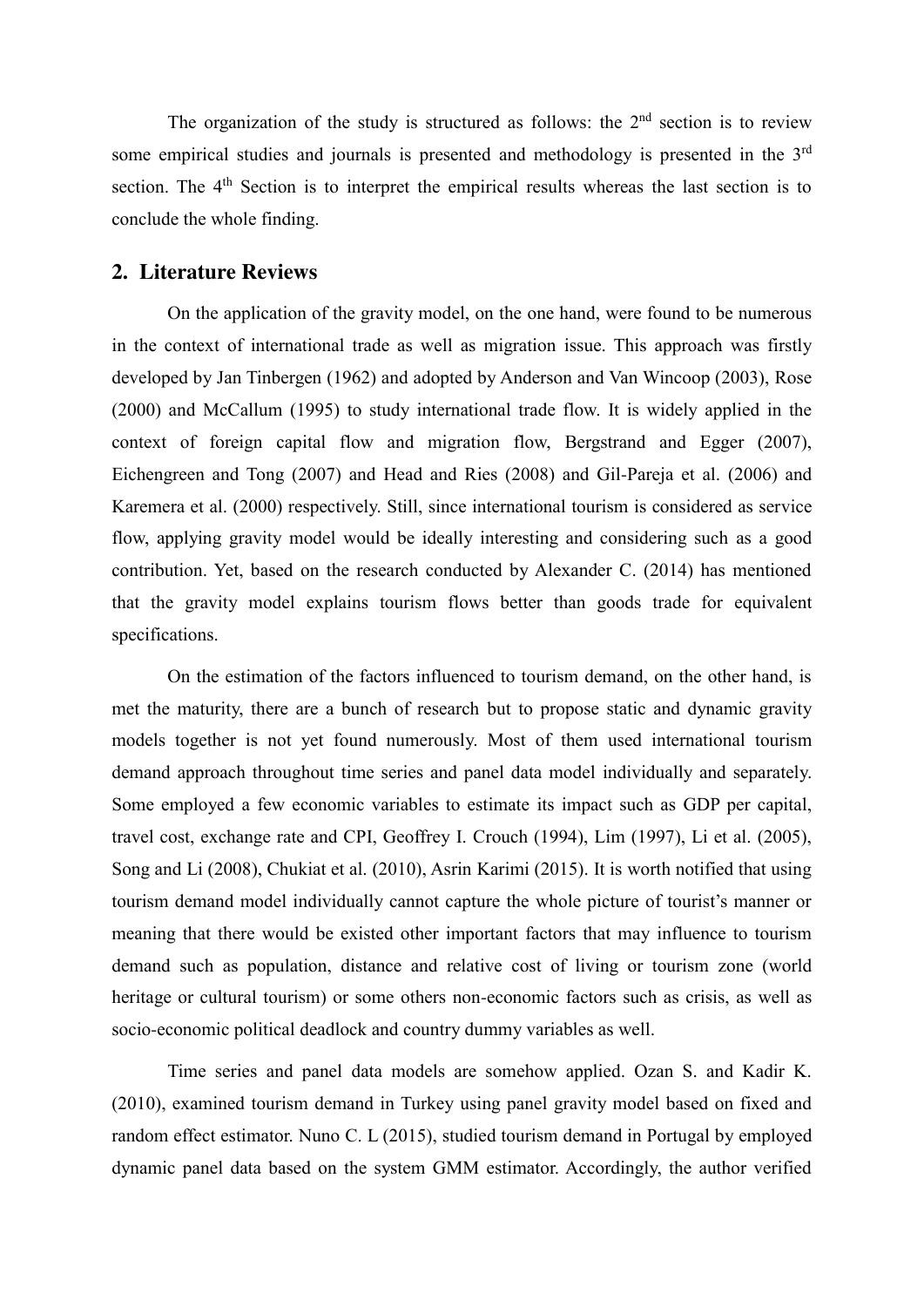that the dynamic model proves tourism demand is a dynamic process. Suparporn Sookmark (2011) applied dynamic panel data based on Arellano and bond (1991) to estimate the factors effecting international tourism in Thailand. The author stated that number of tourist arrivals in the preceding year  $(t-1)$  is the main factor in determining their next visit  $(t+1)$ . Asrin Karimi (2015), studied tourism flow in ASEAN region, found that generalized Poisson regression model is the best one to estimate long-run international tourism demand. H. Chantha (2015) studied international tourism demand for Cambodia applying time series model, ARDL approach. Worth notice, time series model individually cannot capture the information across the country, there existed biased and lost some information based on its statistical and econometrical inferences.

Moreover, all of these factors using in regression equation are found to be negatively and positively correlated to tourism demand. Alexander C. (2014) found that the change in exchange rate, bilateral trade as the share of business is positively affected to tourism. GDP per capita and growth rate are also the crucial factors and showed the positive affected, Chantha H. (2015) and Nuno Carlos Leitão (2015). Relative low prices of tourism in term of cost of living and prices of goods and services have no effect, Roperto S. and Narae K. (2014). Financial or global crisis has significantly effect to tourism, A Kusni et al. (2013).

Shortly, most of research studies have applied economic factors such GDP growth rate and per capital, travel cost, tourism price to examine the impacts of tourism demand. Static or dynamic estimator individually is used to investigate or somehow they applied both together. Therefore, the contribution of this study is to extend gravity approach in which mostly used in context of international trade to model international tourism demand and adopt more crucial factors as well as applying country dummy variables as new contribution to the previous related research in Cambodia.

### **3. Data and Methodology**

Number of tourist arrivals from 32 origin countries during the period of 1995 to 2015, used as an explained variable, was extracted annually from ministry of tourism, storage in CEIC data manager, provided by Chiang Mai University (CMU). For the explanatory variables such as GDP per capital and growth rate, exchange rate, inflation rate and total population are imported from world development indicator (WDI), the World Bank. Geography distance and transport cost are imported from [www.Distancefromto.net](http://www.distancefromto.net/) and US transport cost respectively. Relative cost of living index (RCL) is calculated based on Wong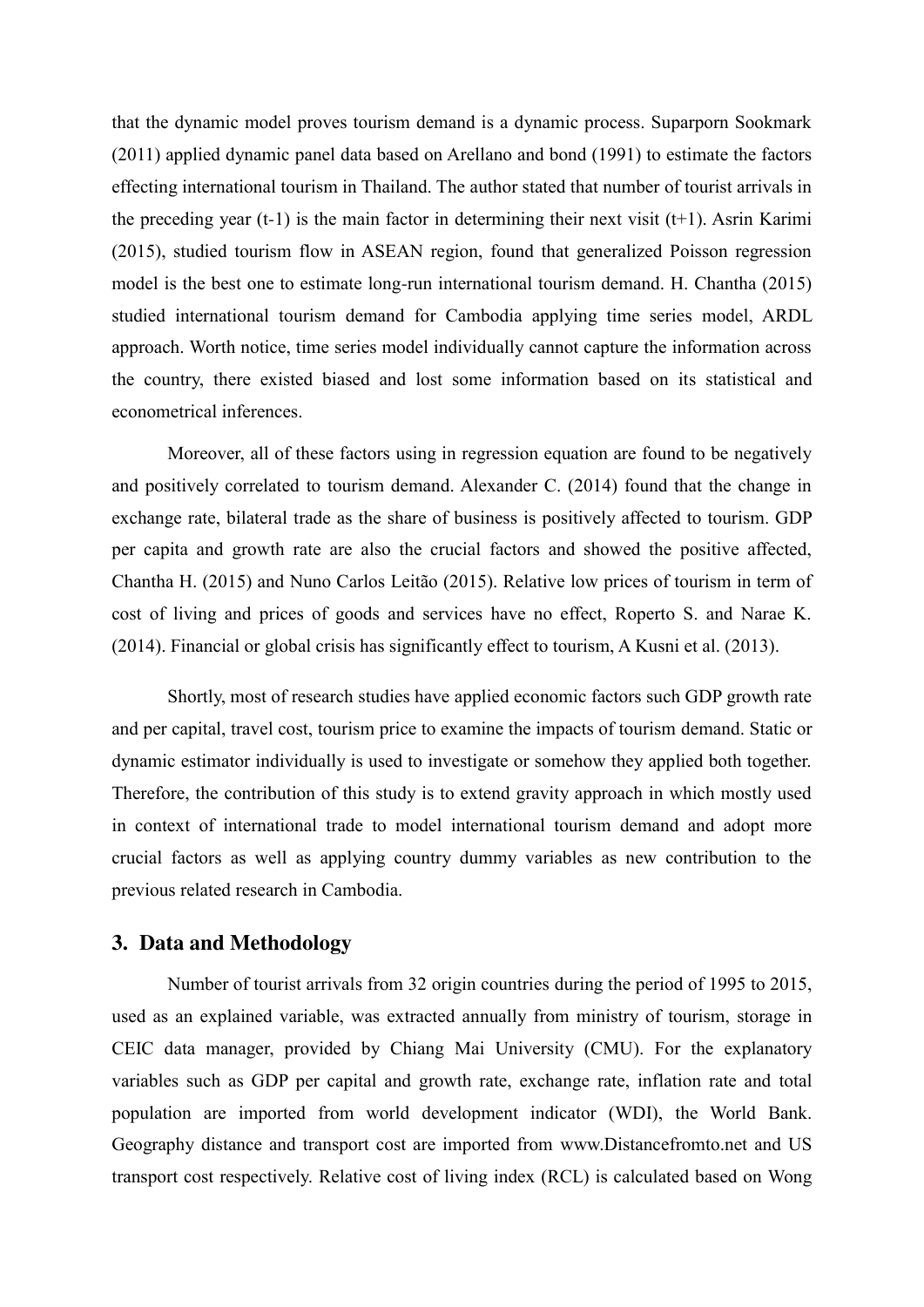et al., 2006 and Relative Production Index (RPI) methodology which is equated as follows:

$$
ln RCL_{ijt} = ln \left[ \frac{cPI_{it}}{EXR_{it}} / cPI_{jt}} \right]
$$
, and  $ln RPI_{ijt} = ln \left[ \frac{GR_{it}}{GR_{jt}} \right]$ , where i is referred to a destination  
country (Cambodia) and j is presented the origin country at time t

## **3.1 From Gravity Model to Cambodia's International Tourism Demand Model**

An adjustment of gravity model was firstly introduced by Tinbergen (1962) to analyze the bilateral international trade derived from origin discovery of Newton's theory of the law of gravitation to analyze the attraction between two objects i and j. Therefore, this law is equated as follows:

$$
F_{ij} = G \frac{m^{\beta_1} m^{\beta_2} j}{d_{i,j}^2}
$$
 (1)

Where  $F_{ij}$  is the force of gravitational between two objects i and j, m is the object i and j, d is the distance between two objects i and j and G is universal gravitational constant. From equation (1), we can rewrite it to the linear regression equation in the panel data analysis with the natural logarithm and assuming G is equated to  $\alpha_i$  as follows:

$$
\ln(F_{i,jt}) = (G = \alpha_i) + \mu_i + \beta_1 \ln m_{it} + \beta_2 \ln m_{jt} - \gamma \ln D_{ij} + \varepsilon_{it}
$$
 (2)

Where  $F_{i, it}$  is an explained variable,  $m_{it}$  and  $m_{it}$  are vectors of explanatory variables (normally measured as the economic size using a proxy of GDP between two countries),  $\alpha_i$  is a constant term,  $\mu_i$  is an unobserved country specific effect and  $\varepsilon_{it}$  is a normal distributed error term assuming to be uncorrelated with  $\mu_i$ . i and t is cross-section country and time dimension respectively. From equation (2), it can be written into the international tourism demand model as follows:

$$
Y_{it} = f(X_{it}, Z_{it}) + \alpha_i + \varepsilon_{it}
$$
\n(3)

Where  $Y_{it}$  is quantity of tourism demand from origin country i to destination country j at time t,  $X_{it}$  is the set of explanatory variables and  $Z_{it}$  is the set of control variables. From equation (3), we can rewrite into international tourism demand for Cambodia based on the concepts of gravity model with the nature of logarithm as follows:

$$
\ln TA_{it} = \alpha_i + \beta \ln GDP_{it} + \gamma \ln GDP_{jt} + \delta \ln TC_{ijt} + \theta \ln RCL_{ijt} + \theta \ln PO_{it} + \gamma \ln PO_{jt} + \delta \ln DS_{ijt} + \eta \ln RPI_{ijt} + \varphi_k \sum_{i=1}^{n} DV_{it} + \varepsilon_{it}
$$
\n(4)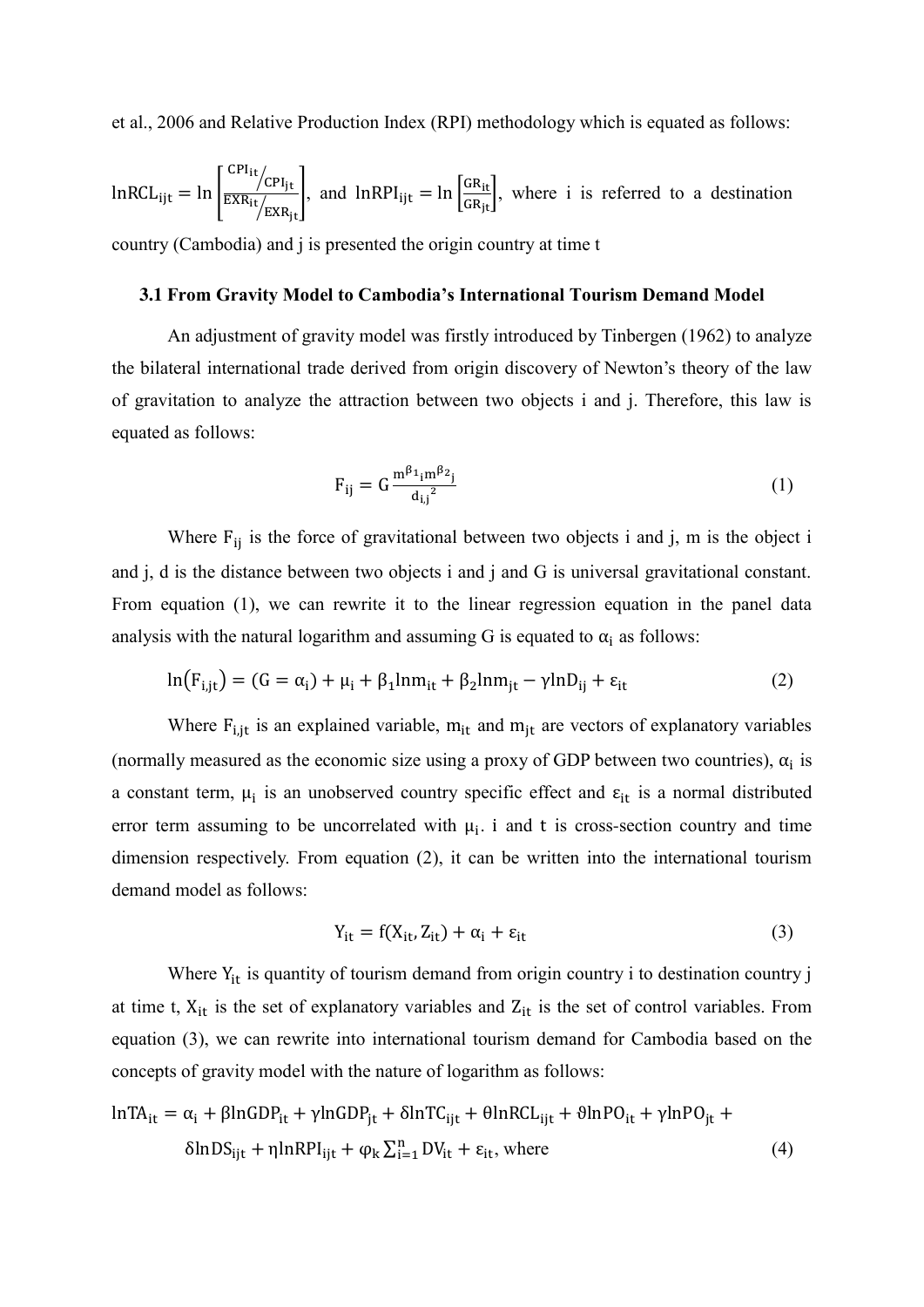- $lnTA_{it}$  is natural logarithm of international tourism arrivals from origin country j to destination country i at time t
- $ln GDP_{it}$  is natural logarithm of GDP per capital of origin country j and  $ln GDP_{it}$  is natural logarithm of GDP per capital of destination country i at time t
- lnTC<sub>iit</sub> is natural logarithm of travel cost from origin country j to destination country i at time t
- lnRCLijt is natural logarithm of relative cost of living index between origin country j and destination country i at time t
- $lnPO_{it}$  is natural logarithm of total population of origin country j and  $lnPO_{it}$  is natural logarithm of total population of destination country i at time t
- $lnDS<sub>ii</sub>$  is natural logarithm of distance from origin country j to destination country i at time t
- lnRPI<sub>iit</sub> is natural logarithm of relative production index between origin country i and destination country j at time t
- $\sum_{i=1}^{n} DV_{it}$ are the set of dummy variables taking number 1 for the determined period and  $0$ otherwise. It is equated as follows:

$$
\varphi_{k} \sum_{i=1}^{n} DV_{it} = \varphi_{1}ASEAN_{1999 \text{ to } 2015} + \varphi_{2}Crisis_{2008/2009} + \varphi_{3}AEC_{2015} + \varphi_{4}Election_{2003/2008/2013} + \varphi_{5}eVisa_{2006 \text{ to } 2015} (n = 1, 2, 3, 4, 5)
$$
 (5)

Where  $ASEAN<sub>1999 to 2015</sub>$  is referred to the period in which Cambodia joint ASEAN region in 1997, Crisis<sub>2008/2009</sub> is denoted the impact of global financial crisis in 2008 and 2009, Election<sub>2008 and 2013</sub> is national election in 2008 and 2013, eVisa<sub>2006 to 2015</sub> is denoted the e-Visa starting to be launched. Yet, country specific dummy variables based different regions are also included as follows:

$$
\phi_{k} \sum_{i=1}^{k} DC_{it} = \phi_{1} ASEAN Region + \phi_{2} EU + \phi_{3} East and South Asia + \phi_{4} Oceanie + \phi_{5} USA, (k = 1, 2, 3, 4, 5)
$$
\n
$$
(6)
$$

Accordingly, from equation (4), (5) and (6), the study could be rewritten the new regression equation of international tourism demand for Cambodia as follows:

$$
lnTD_{it} = \alpha_i + \beta lnGDP_{it} + \gamma lnGDP_{jt} + \delta lnTC_{ijt} + \theta lnRCL_{ijt} + \theta lnPO_{it} + \gamma lnPO_{jt} + \delta lnDS_{ijt} + \eta lnRPI_{ijt} + \varphi_1 ASEAN_{1999 \text{ to } 2015} + \varphi_2 Crisis_{2008/2009} +
$$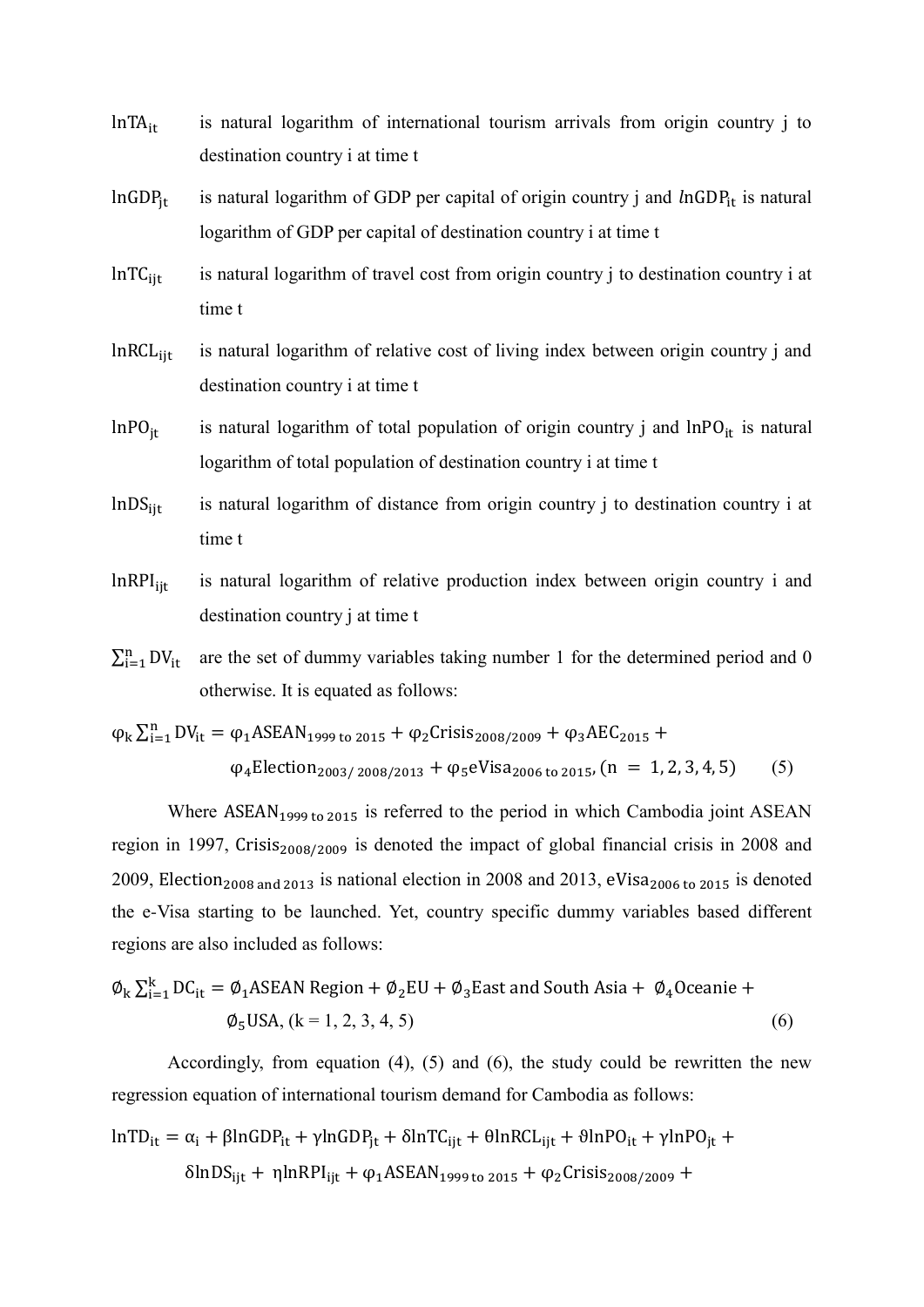$\varphi_3AEC_{2015} + \varphi_4Election_{2003/2008/2013} + \varphi_5eVisa_{2006 \text{ to } 2015} +$  $\phi_1$ ASEAN +  $\phi_2$ EU +  $\phi_3$ East and South Asia +  $\phi_4$ Oceanie +  $\phi_5$ USA +  $\varepsilon_{\text{it}}$ , (7)

Therefore, to investigate the factors which are potential in determining international tourism demand for Cambodia, the equation (7) will be estimated throughout static and dynamic models as follows:

#### **3.2 Static and Dynamic Estimator**

On the notification of Hsiao (2003, 2005), panel data sets are applied through three different methods, namely pooled OLS, fixed effect (FE) and random effect (RE) estimators. Therefore, the regression equation of static panel data is equated as follows:

$$
Y_{it} = \alpha_i + \beta_1 X_{it} + \beta_2 W_{it} + v_i + \varepsilon_{it}, i = 1, ..., N \text{ and } t = 1, ..., T
$$
 (8)

Where  $\mu_{it} = v_i + \varepsilon_{it}$  is the country specific effect

Hsiao (2003), in pooled OLS estimator, takes into account the country specific effect; accordingly panel data models based on FE and RE estimator use to eliminate those problems by considering the ideas as follows.

FE estimator is assumed that the slops are common and differ in intercept and allowed for unobservable country heterogeneity whereas in RE estimator, considered unobservable country heterogeneity effect but variation across the entities (unobserved individual effect,  $(\alpha_i)$  are random and uncorrelated with independent variables, followed by normal distribution. Unlike FE, RE is incorporated these effects into error term which assumed to be uncorrelated with dependent variable (Hsiao, 2003). It is worth noting that, since timeinvarying variables such as distance and common languages as well as religion were removed in FE estimator for which leaded to be less efficiency. Accordingly, to eliminate that issue, RE estimator takes into account.

Therefore, to select whether FE or RE estimator is appreciated, Hausman (1978) test was adopted to detect under the null hypothesis of RE is better where conversely FE is better for the alternative one. Hausman (1978) test is equated as follows:

 $H = (\tilde{\beta}_{1,RE} - \hat{\beta}_{1,FE}) [\tilde{\omega}(\tilde{\beta}_{1,RE} - \hat{\beta}_{1,FE})]^{-1} (\tilde{\beta}_{1,RE} - \hat{\beta}_{1,w}),$  where  $\beta_1$  corresponds to timevarying regressor.

Static panel data model is produced bias, inconsistence and misleading inference when the existence of endogeneity in the independent variables based on the finding of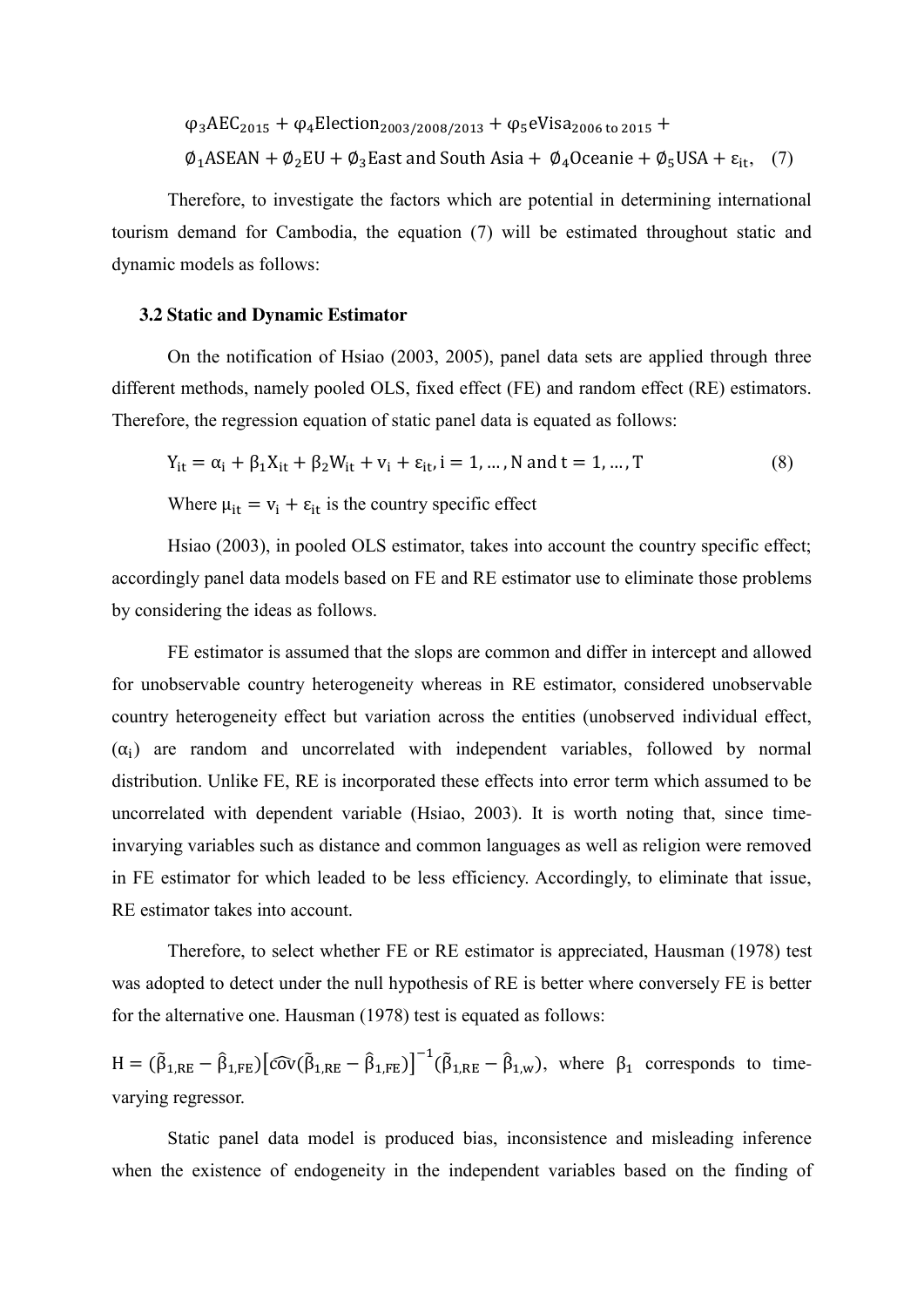Baltagi, Egger and Pfaffermayr (2003). Yet, to control such issue as well as the lagged dependent variable using as instrument value, dynamic estimator or dynamic FE estimator taking the lagged dependent variable of generalized method of moment (GMM) was proposed. Therefore, the dynamic panel data model is equated as follows:

$$
Y_{it} = \sum_{j=1}^{p} \alpha_i Y_{i, t-p} + \beta_1 X_{it} + \beta_2 W_{it} + v_i + \varepsilon_{it}, i = 1, ..., N \text{ and } t = 1, ..., T
$$
 (9)

If indeed there presented the correlation between lagged dependent variable and country specific fixed effect  $(\mu_{it})$ , then it will lead to be biased estimators in panel data model (Nickell, 1981). This bias will be disappeared only if time periods go to infinity (T  $\rightarrow \infty$ ), (Nickell, 1981). To remove this, Arellano-Bond (1991) had suggested a GMM estimator taking into account the dynamic lagged of depended variable to be uncorrelated with error term (absence of autocorrelation).

More importantly, GMM is the efficiency and consistency technique in removing the problem appeared in FE and RE estimator by using instrument variables to avoid the endogenous issue whereas the moment condition is the orthogonality conditions within lagged dependent variable and error terms in panel data model. The consistency of GMM estimator gives the fact that  $E(\Delta \epsilon_{it}, \Delta \epsilon_{it-2}) = 0$  and it works poorly in short panel (meaning that, N and T is small, but works efficiency in the case of N is big and T is small), Blundell and Bond (1991). Furthermore, on the usage of moment conditions suggested by Arellano and Bond (1991) rising its number when the time periods T is increased. Thus, the estimation needs accordingly to test the over-identification restrictions by Sargan test.

### **4. Empirical Results and Discussion**

The empirical results in the Table 1 are estimated throughout static panel data models by taking into account international tourist arrivals (TA) as a dependent variable. The diagnostic statistical tests such as Sargan, Hausman test, AR process were detected. The results indicated that international tourist arrivals to Cambodia are mostly attracted by an increasing of income per capital, population growth and the others non-economic factors such as crisis and national election within the destination country. FE and RE indicated that GDP per capita of both destination and origin countries are significantly and positively influenced to TA where relative production index (RPI) and relative cost of living (RCL) are negatively affected and significant at 5%.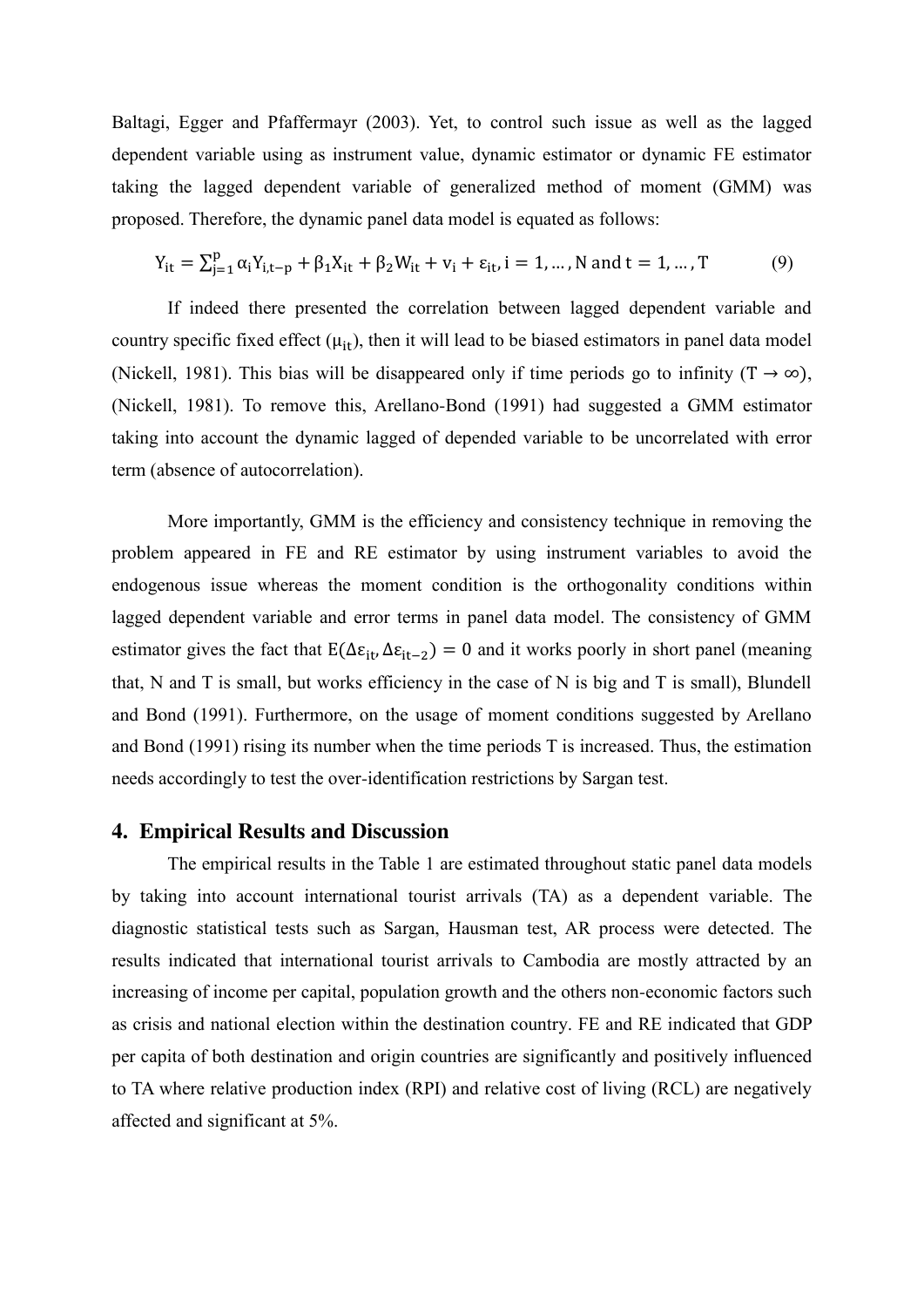| Variables                         |                            | <b>Static Estimator without Robust</b><br><b>Standard Error</b> | <b>Static Estimator with Robust Standard</b><br>Error |                                                                                                               |  |  |
|-----------------------------------|----------------------------|-----------------------------------------------------------------|-------------------------------------------------------|---------------------------------------------------------------------------------------------------------------|--|--|
|                                   | FE                         | RE                                                              | <b>FE</b>                                             | RE                                                                                                            |  |  |
| Constant                          | 68.2093**<br>(2.06)        | 84.8416***<br>(2.76)                                            | 68.2093***<br>(3.67)                                  | 84.8416***<br>(2.76)                                                                                          |  |  |
| <b>Explanatory Variables</b>      |                            |                                                                 |                                                       |                                                                                                               |  |  |
| $ln GDP_{it}$                     | 3.9969***<br>(5.21)        | $4.0212***$<br>(5.24)                                           | 3.9969***<br>(7.12)                                   | 4.0212***<br>(6.59)                                                                                           |  |  |
| $ln GDP_{it}$                     | $0.4322***$<br>(2.35)      | $0.7109***$<br>(5.55)                                           | 0.4322<br>(1.39)                                      | $0.7109***$<br>(4.61)                                                                                         |  |  |
| $lnPO_{it}$                       | $-7.1514***$<br>$(-3.32)$  | $-7.2054***$<br>$(-3.39)$                                       | $-7.1514***$<br>$(-5.67)$                             | $-7.2054***$<br>$(-6.41)$                                                                                     |  |  |
| $lnPO_{it}$                       | 1.5176<br>$(2.18)$ **      | $0.8302***$<br>(7.83)                                           | 1.5176<br>(1.23)                                      | $0.8302***$<br>(7.00)                                                                                         |  |  |
| $lnRPI_{\text{ijt}}$              | $-0.04158$<br>$(-1.36)$    | $-0.0364$<br>$(-1.20)$                                          | $-0.0416***$<br>$(-2.20)$                             | $-0.0364$<br>$(-1.92)$                                                                                        |  |  |
| In RCL <sub>ii</sub>              | $-0.0487*$<br>$(-1.62)$    | $-0.0470**$<br>$(-1.70)$                                        | $-0.0487$<br>$(-1.16)$                                | $-0.0470**$<br>$(-1.28)$                                                                                      |  |  |
| InTC <sub>ii</sub>                | 0.4789***<br>(3.82)        | $0.4686***$<br>(3.71)                                           | 0.4789***<br>(3.12)                                   | $0.4686***$<br>(2.91)                                                                                         |  |  |
| $lnDS_{ijt}$                      | 0.2575<br>(0.23)<br>0.1026 | $-0.6166$<br>$(-1.43)$<br>0.0088                                | 0.2575<br>(0.83)                                      | $-0.6166$<br>$(-1.61)$<br>0.0088                                                                              |  |  |
| ASEAN <sub>1997</sub> to 2015     | (0.94)<br>$-0.1715$        | (0.81)<br>$-0.173$                                              | 0.1026<br>(0.98)<br>$-0.1715***$                      | (0.87)<br>$-0.173$                                                                                            |  |  |
| Crisis <sub>2008/2009</sub>       | $(-1.38)$<br>$0.1559**$    | $(-1.39)$<br>$0.1559**$                                         | $(-2.07)$<br>$0.1559***$                              | $(-2.12)$<br>$0.1559**$                                                                                       |  |  |
| Election <sub>2008</sub> and 2013 | (1.93)<br>$-1.5709***$     | (1.91)<br>$-1.5702***$                                          | (2.33)<br>$-1.5709***$                                | (2.35)<br>$-1.5702***$                                                                                        |  |  |
| eVisa <sub>2011-2015</sub>        | $(-12.35)$                 | $(-12.24)$                                                      | $(-11.89)$                                            | $(-11.80)$                                                                                                    |  |  |
| <b>Country Dummy Variables</b>    |                            |                                                                 |                                                       |                                                                                                               |  |  |
| <b>ASEAN Region</b>               |                            | 0.8134<br>(0.69)                                                |                                                       | 0.8134<br>(0.72)                                                                                              |  |  |
| East and South Asia               |                            | 0.3305<br>(0.37)                                                |                                                       | 0.3305<br>(0.44)                                                                                              |  |  |
| EU                                | 0.2350<br>(0.42)           | 0.2866<br>(0.51)                                                |                                                       | 0.2866<br>(1.45)                                                                                              |  |  |
| Oceania                           | $---$                      | $1.6295**$<br>(1.91)                                            | ----                                                  | 1.6295**<br>(4.39)                                                                                            |  |  |
| <b>USA</b>                        |                            | $0.7541***$<br>(0.87)                                           | $--- -$                                               | $0.7541***$<br>(2.58)                                                                                         |  |  |
| R square $(R^2)$                  | 0.3671<br>46.85***         | 0.3671<br>46.85***                                              | 0.3671                                                | 0.6335<br>728539.77***                                                                                        |  |  |
| F-statistic                       | [0.0000]                   | [0.0000]<br>2286.48***                                          |                                                       | [0.0000]<br>2286.48***                                                                                        |  |  |
| Breush-Pagan Test <sup>a</sup>    | -----<br>$23.31**$         | [0.0000]<br>23.31**                                             |                                                       | [0.0000]                                                                                                      |  |  |
| Hausman Test                      | [0.0381]                   | [0.0381]                                                        |                                                       |                                                                                                               |  |  |
| Sigma e<br>Sigma u                | 1.8933<br>0.5354           | 0.8109<br>0.5354                                                | 1.8933<br>0.5354                                      | 0.81086<br>0.5354                                                                                             |  |  |
| Rho                               | 0.92595                    | 0.6964                                                          | 0.92595                                               | 0.6964                                                                                                        |  |  |
|                                   |                            |                                                                 |                                                       | Note: The notification sign of *, ** and *** denote the significant level of 10%, 5% and 1% respectively. The |  |  |

Table 1: Empirical results from static gravity models with and without robust standard error

value inside the parenthesis () and [] is referred to z-statistic for RE and t-statistic for FE and p-value respectively. RE and FE models are estimated using with and without robust standard errors.

#### Source: Computer calculation

Distance (DS) between both countries is positively correlated but not significant. With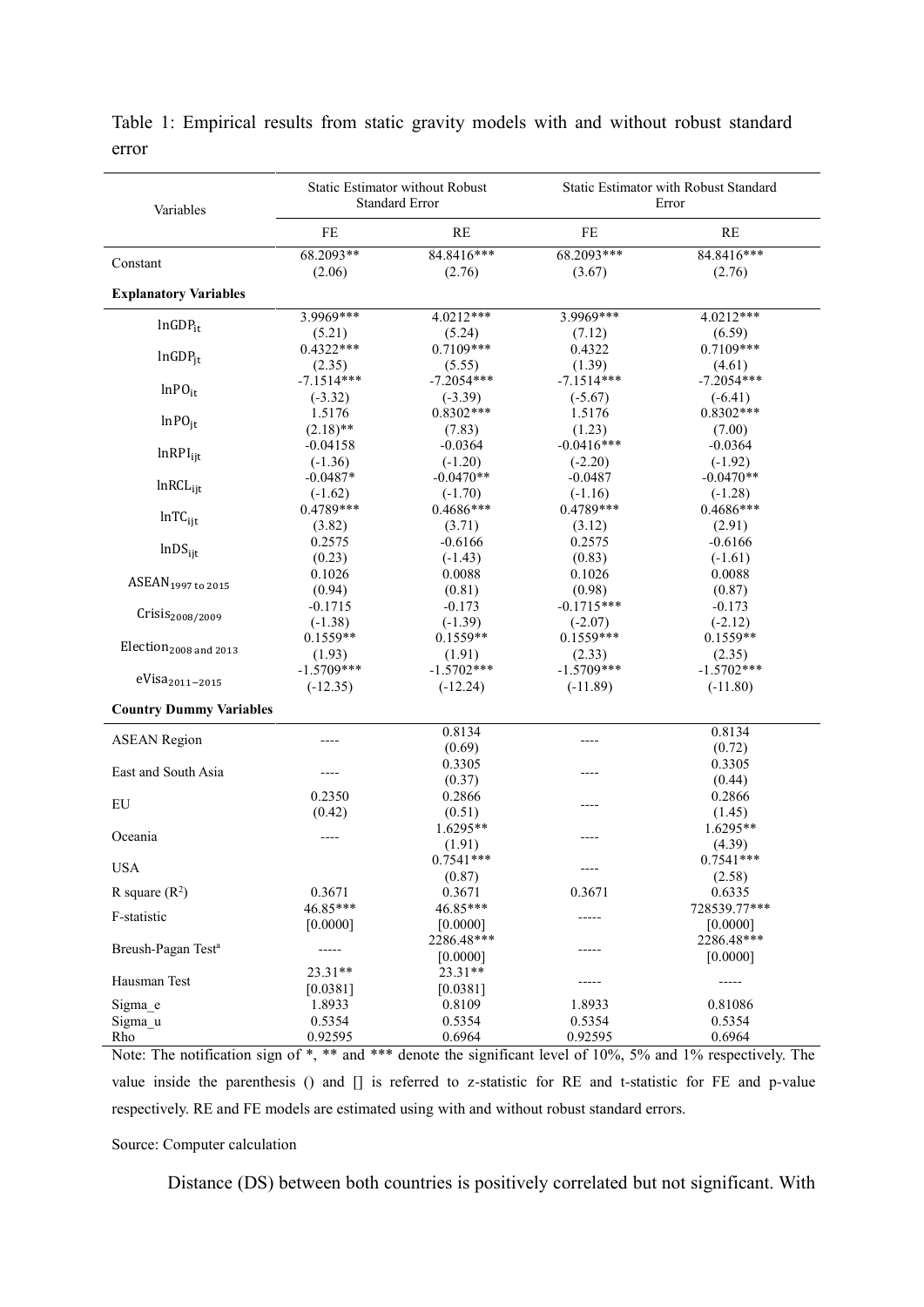the respect to dummy variables using as binary option are found to be either negative or positive and significant or insignificant. Crisis and eVisa is negatively affected to TA whereas as a member of ASEAN and national election is positively associated but not significant.

More importantly, taking into consideration the country specific dummy variables of five different regions, namely ASEAN, East and South Asia, EU, USA and Oceania indicated that these variables explained well in RE estimator and conversely due to multicollinearity, FE could not estimate its coefficients. The diagnostic tests indicated that Breush-Pagan LM test for RE can be rejected the null hypothesis at 5% level of significant whereas Hausman test for FE is appreciated and rejected the null hypothesis at 5% level with the statistical value of 23.31. With the respect to R square  $(R^2)$  statistic, RE with robust standard error is explained better rather than other three models did.

The empirical results from dynamic panel data based on GMM estimator both one and two step system, employed GDP, GDP per capital, crisis and election as instrument variables are demonstrated in the Table 2. For five different regions, TA is mostly attracted by income of the origin country, travel cost, production index and the others non-economic factors as demonstrated as similar as the static models. The uncertainty of national election during the period of 2008 and 2013 is crucially and positively affected. The diagnostic tests indicated that Wald chi-squares of all models can be rejected the null hypothesis at 1% level of significant, meaning that the sample observations were fitted perfectly to the models. The country specific dummy variables based on five different regions are removed due to multicolinearity problem. Sargan test for over restriction of GMM without robust standard error is 399.4379 and 29.2557 and rejected the null hypothesis at 1% level for one and two step system respectively. Arellano and Bond test for autocorrelation with the AR(1) is -2.816 and -2.7853 with 1% level of significant for two step GMM without robust standard error and one step GMM with robust standard error respectively and AR(2) process is -2.4456 and - 2.6285 with 1% level of significant for two step GMM without robust standard error and one step GMM with robust standard error respectively as well. Based on these four different models demonstrated that the lagged depended variable is positively associated and significant at 1% level and GDP per capital of the origin and destination country, population growth rate (PO) of the origin country and travel cost (TC) are positively impacted and significant at 1% level whereas oppositely population growth rate of the destination country and relative production index (RPI) are negatively impacted and significant at 1%. Most of dummy variables are better explained the movement of tourist arrivals to Cambodian market.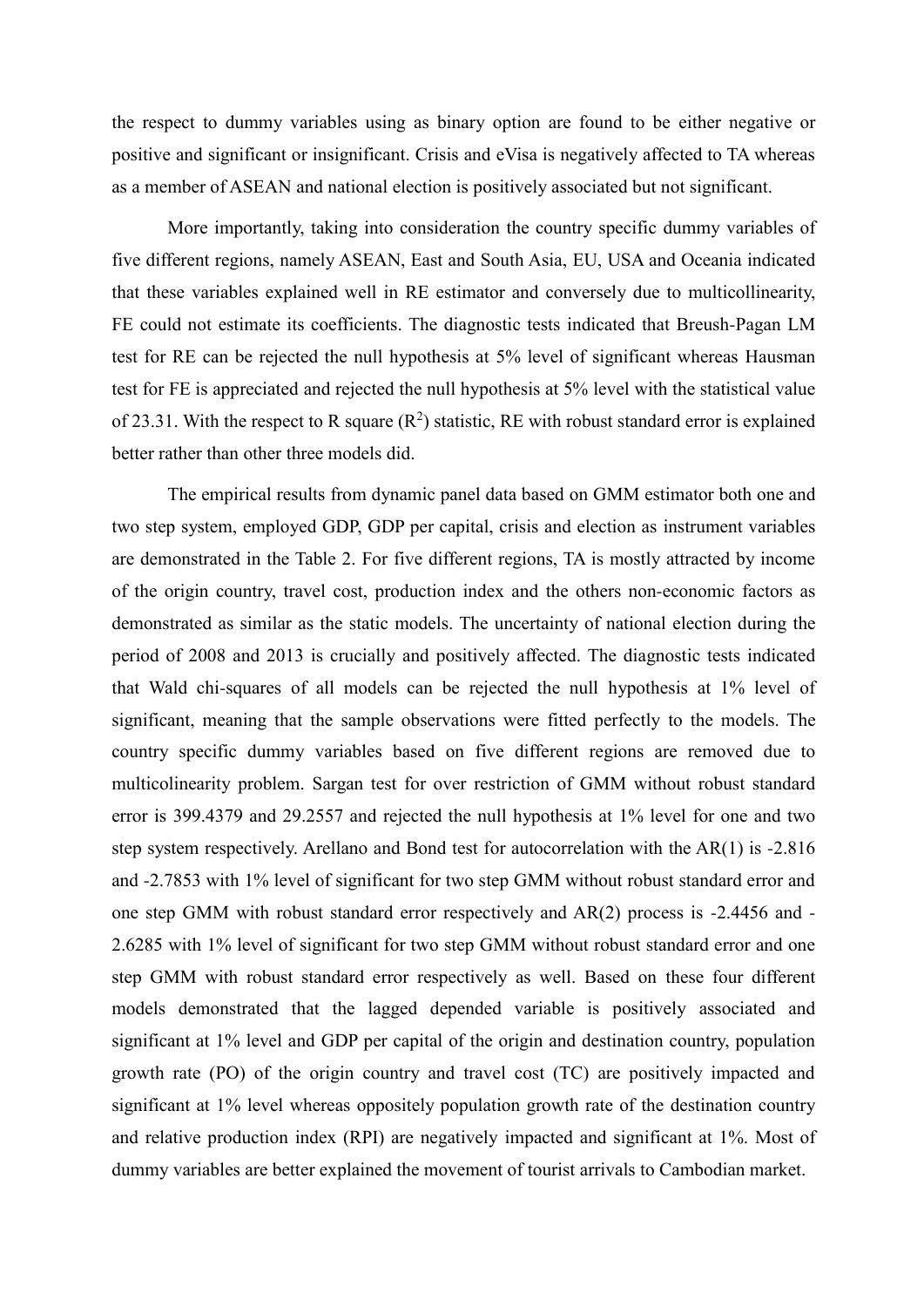| Variables                         | Dynamic Estimator based GMM without<br>Robust Standard Error |                        | Dynamic Estimator based GMM with<br>Robust Standard Error |                 |  |  |
|-----------------------------------|--------------------------------------------------------------|------------------------|-----------------------------------------------------------|-----------------|--|--|
|                                   | One Step System                                              | Two Step System        | One Step<br>System                                        | Two Step System |  |  |
| Constant term (c)                 | 105.2886***                                                  | 65.1977**              | 106.6571***                                               | 65.1977         |  |  |
|                                   | (3.39)                                                       | (1.79)                 | (3.48)                                                    | (0.16)          |  |  |
| <b>Explanatory Variables</b>      |                                                              |                        |                                                           |                 |  |  |
| $lnTA_{it-1}$                     | $0.2794***$                                                  | $0.2746***$            | $0.3058***$                                               | 0.2746          |  |  |
|                                   | (7.36)                                                       | (25.94)                | (6.28)                                                    | (0.20)          |  |  |
| $lnTA_{it-2}$                     |                                                              |                        | $-0.0493$<br>$(-1.10)$                                    | -----           |  |  |
| $ln GDP_{it}$                     | 5.1537***                                                    | 4.8697***              | 5.0825***                                                 | 4.8697          |  |  |
|                                   | (8.66)                                                       | (18.95)                | (7.61)                                                    | (0.72)          |  |  |
| $ln GDP_{it}$                     | 0.3901                                                       | 0.0812                 | 0.3039                                                    | 0.081           |  |  |
|                                   | (1.57)                                                       | (0.20)                 | (0.89)                                                    | (0.01)          |  |  |
| $lnPO_{it}$                       | $-10.6085***$                                                | $-10.8667***$          | $-9.9417***$                                              | $-10.8667$      |  |  |
|                                   | $(-5.46)$                                                    | $(-10.61)$             | $(-4.79)$                                                 | $(-0.56)$       |  |  |
| $lnPO_{it}$                       | 2.2453**                                                     | 5.0747**               | 1.6261                                                    | 5.0747          |  |  |
|                                   | (1.71)                                                       | (1.76)                 | (1.42)                                                    | (0.33)          |  |  |
| InRPI <sub>ii</sub>               | $-0.0789***$                                                 | $-0.0782***$           | $-0.0818***$                                              | $-0.0782$       |  |  |
|                                   | $(-4.04)$                                                    | $(-9.26)$              | $(-4.23)$                                                 | $(-0.30)$       |  |  |
| $ln RCL_{\text{iit}}$             | $-0.0302$                                                    | $-0.0739**$            | $-0.0118$                                                 | $-0.0739$       |  |  |
|                                   | $(-1.02)$                                                    | $(-1.21)$              | $(-0.41)$                                                 | $(-0.03)$       |  |  |
| $lnTC_{ijt}$                      | 0.0399                                                       | $0.0507**$             | 0.0452                                                    | 0.0507          |  |  |
|                                   | (0.51)                                                       | (1.66)                 | (0.79)                                                    | (0.08)          |  |  |
| <b>Dummy Variables</b>            |                                                              |                        |                                                           |                 |  |  |
| ASEAN <sub>1997 to 2015</sub>     | $0.1553**$                                                   | $0.1658***$            | 0.1013                                                    | 0.1658          |  |  |
|                                   | (1.93)                                                       | (3.61)                 | (1.59)                                                    | (0.06)          |  |  |
|                                   | $-0.2206***$                                                 | $-0.2101***$           | $-0.2614***$                                              | $-0.2101$       |  |  |
| Crisis <sub>2008/2009</sub>       | $(-3.02)$                                                    | $(-8.18)$              | $(-9.30)$                                                 | $(-0.21)$       |  |  |
|                                   | $0.2526***$                                                  | $0.2246***$            | $0.2559***$                                               | 0.2246          |  |  |
| Election <sub>2008</sub> and 2013 | (5.67)                                                       | (8.92)                 | (3.76)                                                    | (0.53)          |  |  |
|                                   | $-1.4458***$                                                 | $-1.3928***$           | $-1.3697***$                                              | $-1.3928$       |  |  |
| eVisa <sub>2011-2015</sub>        | $(-18.89)$                                                   | $(-22.89)$             | $(-9.30)$                                                 | $(-2.26)$       |  |  |
| Number of Instrument              | 202                                                          | 202                    | 201                                                       | 202             |  |  |
| Wald Chi <sub>2</sub>             | 1171.83***                                                   | 9379.31                | 1065.55***                                                | 198.34***       |  |  |
|                                   | [0.0000]                                                     | [0.0000]               | [0.0000]                                                  | [0.0000]        |  |  |
| Sargan Test                       | 399.4379***<br>[0.0000]                                      | 29.2557***<br>[0.0000] |                                                           | -----           |  |  |
| AR(1)                             | $-0.3995$                                                    | $-2.816***$            | $-2.7853***$                                              | $-0.3995$       |  |  |
| Arellano-                         | [0.6895]                                                     | [0.0049]               | [0.0053]                                                  | [0.6895]        |  |  |
| bond Test                         | $-0.3269$                                                    | $-2.4456***$           | $-2.0285***$                                              | $-.03269$       |  |  |
| AR(2)                             | [0.7437]                                                     | [0.0145]               | [0.0425]                                                  | [0.7437]        |  |  |

#### Table 2: Empirical results from dynamic gravity models with and without robust standard error

Note: The notification sign of \*, \*\* and \*\*\* denote the significant level of 10%, 5% and 1% respectively. The value inside the parenthesis is referred to z-statistic and in the square parenthesis () and [] is indicated the tstatistic and p-value respectively. GMM estimators: Instrument variables GDPi, GDPj, RPIi, RCLj, FC and Election, Crisis. Sargan is a test of over-identifying restrictions in GMM estimation. Arellano–Bond test for analyzing the autocorrelation existence of second order (p-value) based AR(2).

#### Source: Computer calculation

Shortly, in accordance to the above empirical results obtained from static and dynamic models indicated that dynamic estimator seems to be well performance rather than those of static did. Thus, it produced the better results in dynamic process for the sample observations.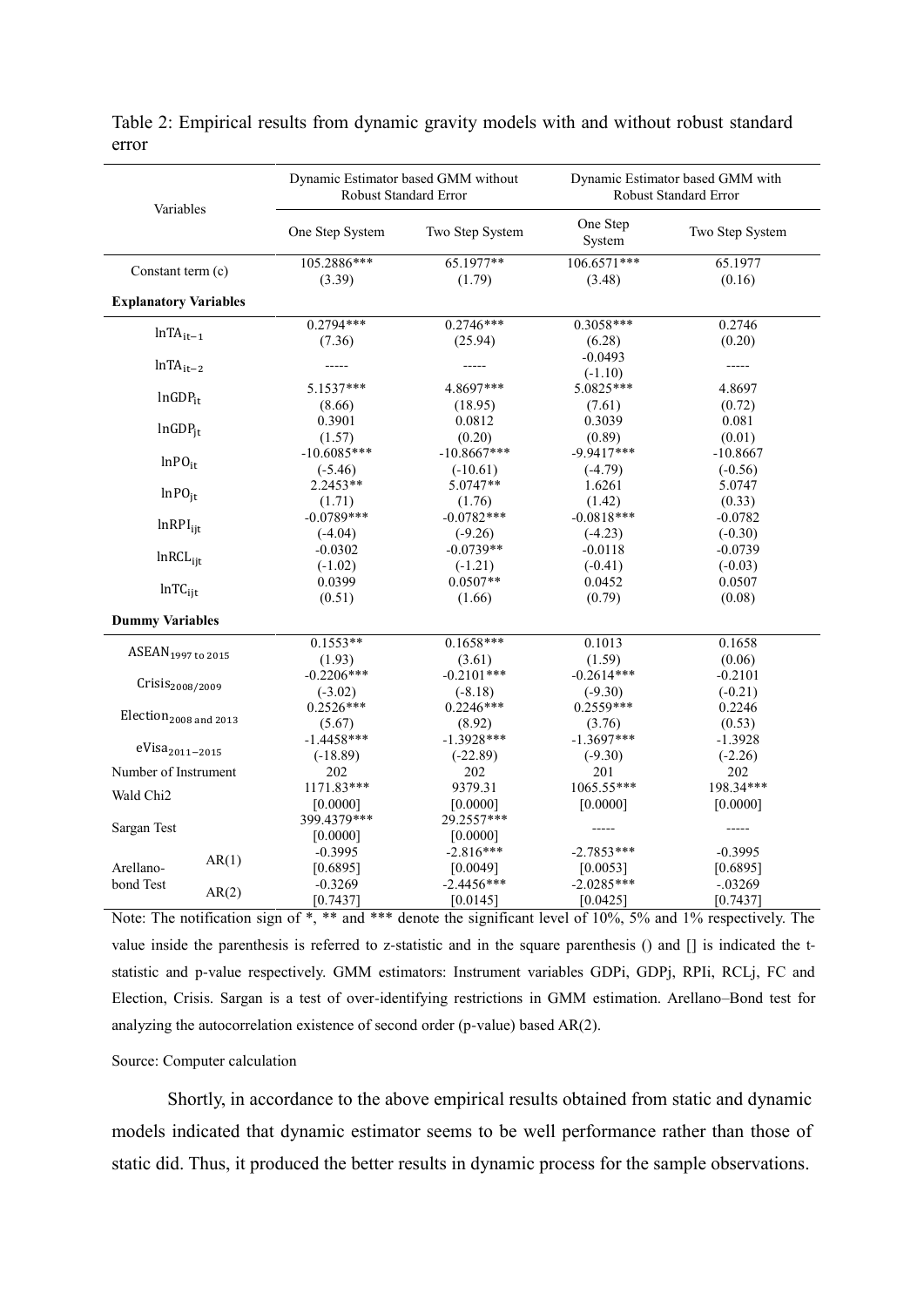#### **5. Conclusion and Policy Implication**

International tourist arrivals to Cambodian market has determined by the vital economic and non-economic factors. Panel data with 32 cross-sections and covered 22 years (1995 – 2015) are used to estimate its impact and the dynamic correlation throughout static and dynamic estimators based on the idea of gravity approach which was developed from international trade flow. Primarily, static gravity model extending to international tourism demand one is estimated using FE and RE estimator. Subsequently, the dynamic estimators are proposed by adding the lagged dependent variable as the dynamic regressor. The results from both static and dynamic estimators indicated that international tourist arrivals into Cambodia are empirically determined by population, distance, exchange rate, economic growth and per capital as well as the tourism flow of the previous year. It is likely indicated that tourism who come to visit in Cambodia in the current period is considered as the catalyst to attract others tourist to come and visit. Simply, if one country have been going to other countries, the others is willing as well. Population size, income per capita of both countries, tourism price and cost of living and the development of marketing strategy of the destination country is also the main factors to be impacted.

By understanding those influencing factors, Cambodia's government should firstly maintain the stability of price and cost of living since they are very crucial for encourage tourism attention as recently Cambodia approved from lower income country to middle lower income one. Secondly, adopting policies-related marketing during the main national events such as Khmer New Year or Water Festival should be considered. Therefore, the economic policy implication toward tourism sector is principally robust with the regards to market diversification via-a-via income per capital of origin tourist, cost of living and the rising of population but the effect is not uniform across countries.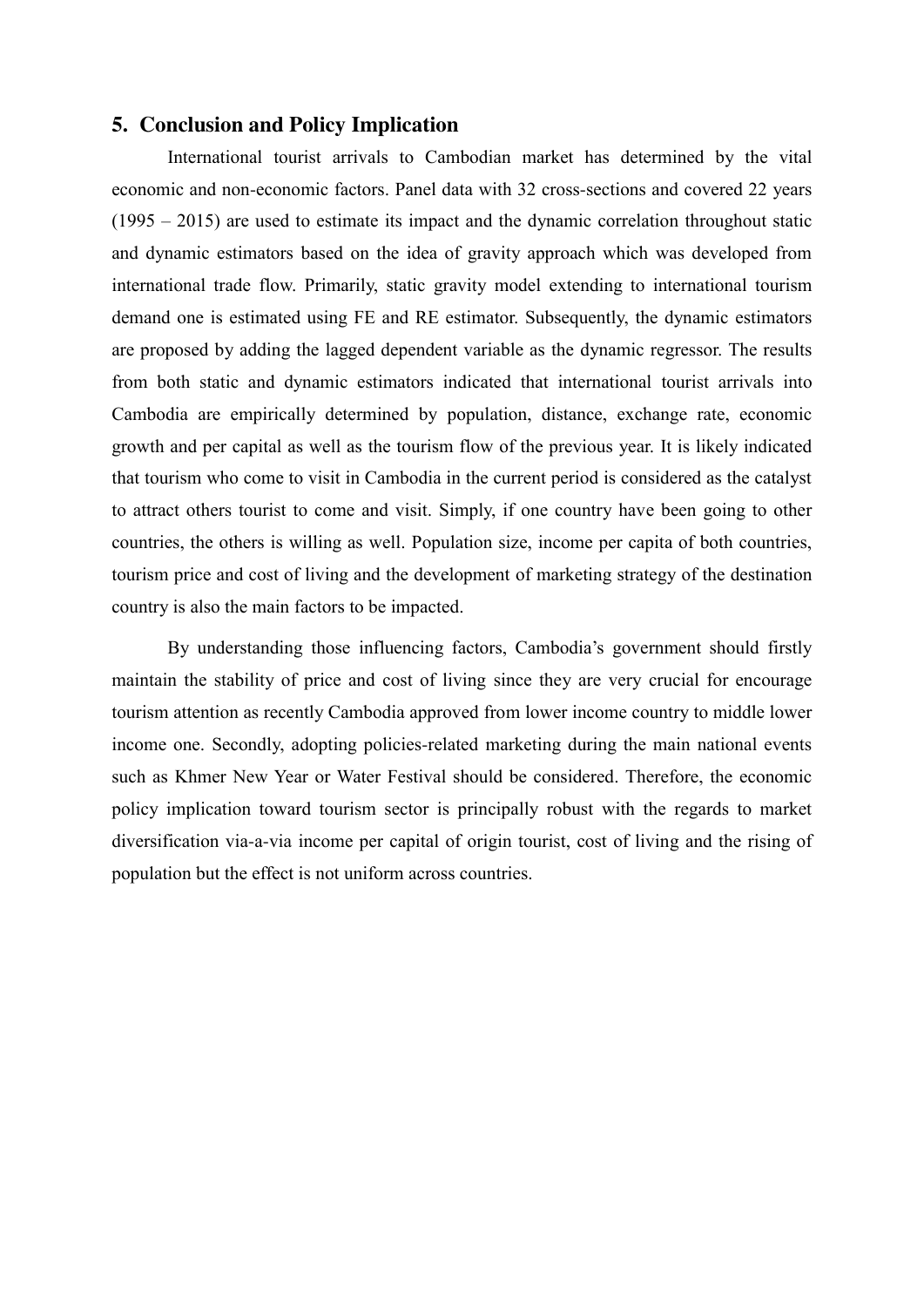# **References**

- Asrin, K., Pouya, F., & Khalid, A. R. (2015). Modeling and forecasting of international tourism demand in ASEAN countries. *American Journal of Applied Sciences*, *12*(7), 479-486.
- Culiuc, A. (2014). Determinants of international tourism.
- Kusni, A., Kadir, N., & Nayan, S. (2013). International tourism demand in Malaysia by tourists from OECD countries: A panel data econometric analysis. *Procedia Economics and Finance*, *7*, 28-34.
- Anderson, J. E., & Van Wincoop, E. (2003). Gravity with gravitas: a solution to the border puzzle. *the american economic review*, *93*(1), 170-192.
- Arellano, M., & Bond, S. (1991). Some tests of specification for panel data: Monte Carlo evidence and an application to employment equations. *The review of economic studies*, *58*(2), 277-297.
- Blundell, R., & Bond, S. (2000). GMM estimation with persistent panel data: an application to production functions. *Econometric reviews*, *19*(3), 321-340.
- Baltagi, B. H., Bresson, G., & Pirotte, A. (2003). Fixed effects, random effects or Hausman– Taylor?: A pretest estimator. *Economics letters*, *79*(3), 361-369.
- Blundell, R., & Bond, S. (1998). Initial conditions and moment restrictions in dynamic panel data models. *Journal of econometrics*, *87*(1), 115-143.
- Hausman, J. A., & Taylor, W. E. (1981). Panel data and unobservable individual effects. *Econometrica: Journal of the Econometric Society*, 1377-1398.
- Hor, C. (2015). Modeling International Tourism Demand in Cambodia: ARDL Model.
- Chaiboonsri, C., Sriboonjit, J., Sriwichailamphan, T., Chaitip, P., & Sriboonchitta, S. (2010). A Panel Cointegration Analysis: An Application to International Tourism Demand of Thailand. *Annals of the University of Petrosani Economics*, *10*(3).
- Chaitip, P., Chaiboonsri, C., & Rangaswamy, N. (2008). A Panel Unit Root and Panel Cointegration Test of the Modeling International Tourism Demand in India. *VOL. VIII PART I*, *95*.

Chaiboonsri, C., Chaitip, P., Rangaswamy, N. (2006). Modelling International Tourism Demand in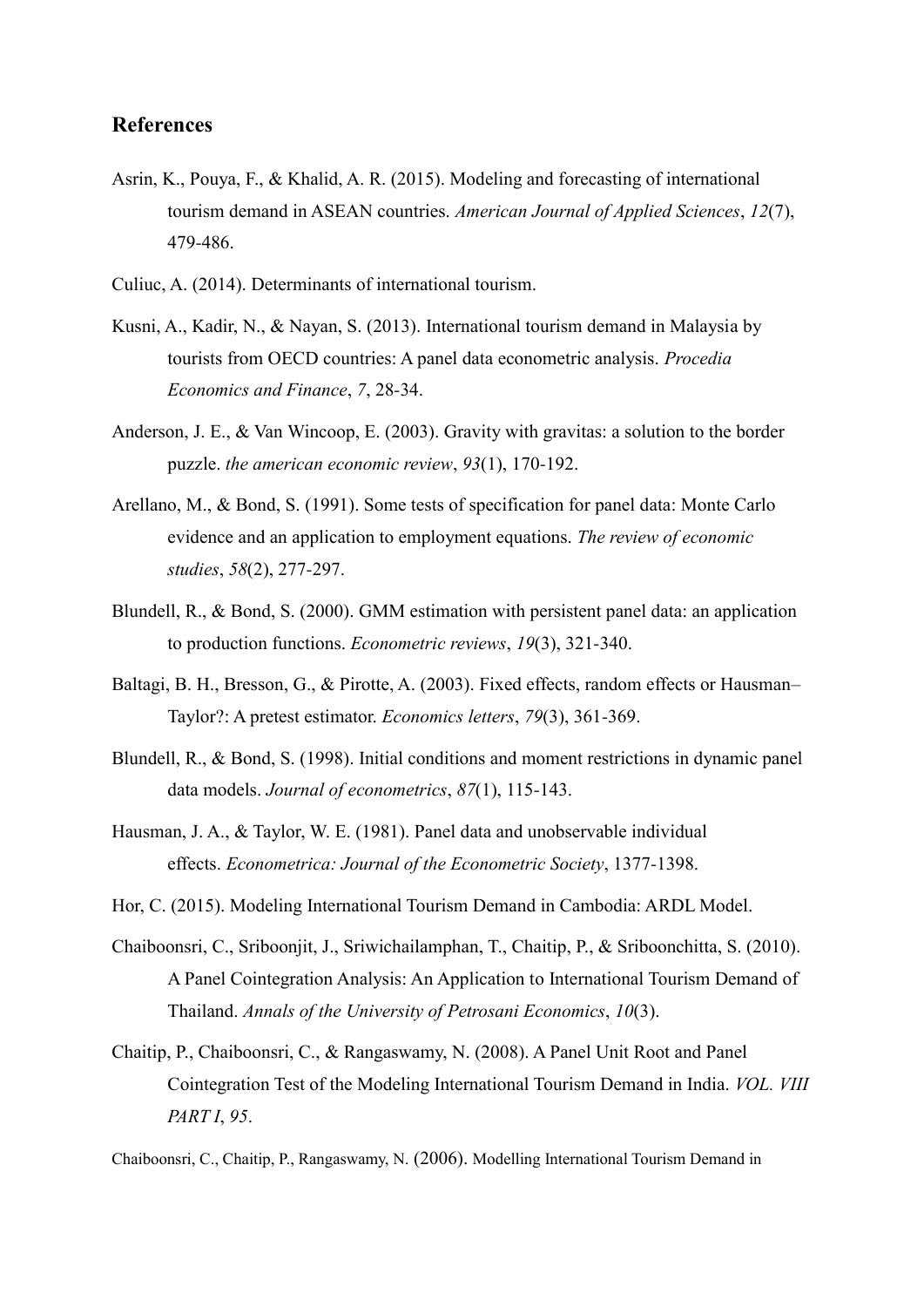Thailand. *Annals of the University of Petroşani, Economics, 9(3),* 2009, 125-146

- Muchapondwa, E., & Pimhidzai, O. (2011). Modelling international tourism demand for Zimbabwe. *International journal of business and social science*, *2*(2).
- Hsiao, C. (2014). *Analysis of panel data* (No. 54). Cambridge university press.
- Crouch, G. I. (1994). The study of international tourism demand: a review of findings. *Journal of Travel research*, *33*(1), 12-23.
- Martínez-Zarzoso, I., Felicitas, N. L. D., & Horsewood, N. (2009). Are regional trading agreements beneficial? Static and dynamic panel gravity models. *The North American Journal of Economics and Finance*, *20*(1), 46-65.
- Hausman, J. A. (1978). Specification tests in econometrics. *Econometrica: Journal of the Econometric Society*, 1251-1271.
- Hausman, J. A., & Taylor, W. E. (1981). Panel data and unobservable individual effects. *Econometrica: Journal of the Econometric Society*, 1377-1398.
- Karemera, D., Oguledo, V. I., & Davis, B. (2000). A gravity model analysis of international migration to North America. *Applied Economics*, *32*(13), 1745-1755.
- Keum, K. (2010). Tourism flows and trade theory: a panel data analysis with the gravity model. *The Annals of Regional Science*, *44*(3), 541-557.
- Kareem, O. I. (2008). A panel data analysis of demand for tourism in Africa. *Ibadan Journal of Social Sciences, Forthcoming*.
- Saray, M., & Karagöz, K. (2012). Determinants of tourist inflows in Turkey: Evidence from panel gravity model. *Uluslararası Yönetim İktisat ve İşletme Dergisi*, *6*(11), 33-46.
- Leit, N. C. (2015). Portuguese tourism demand: a dynamic panel data analysis. *International Journal of Economics and Financial Issues*, *5*(3).
- Shareef, R., & McAleer, M. (2007). Modelling the uncertainty in monthly international tourist arrivals to the Maldives. *Tourism Management*, *28*(1), 23-45.
- Sookmark, S. (2011). An analysis of international tourism demand in Thailand.
- Nonthapot, S., & Ueasin, N. International Tourism Demand in the Greater Mekong Sub-Region: A Panel Granger Causality Approach.
- Nickell, S. (1981). Biases in dynamic models with fixed effects. *Econometrica: Journal of*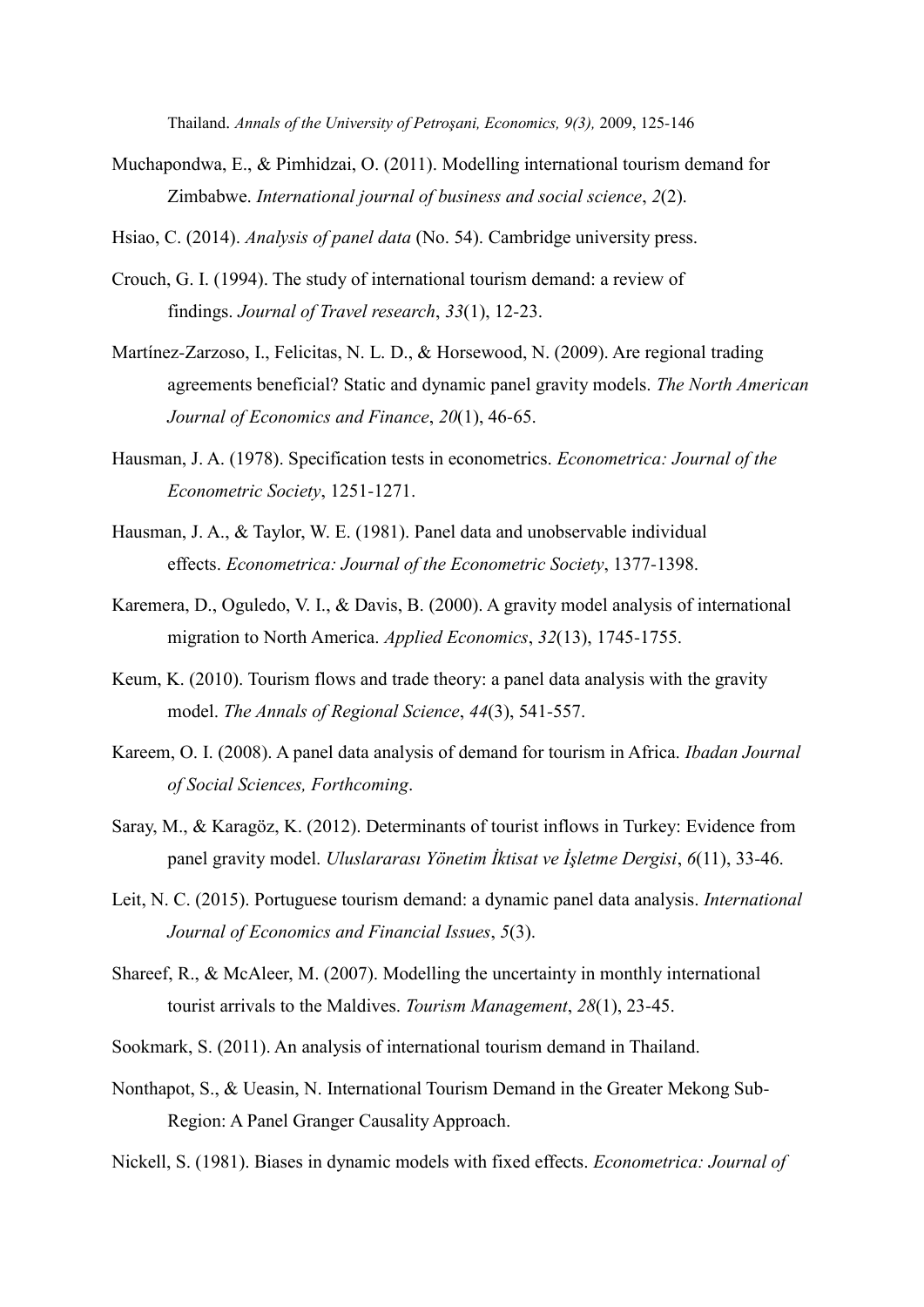*the Econometric Society*, 1417-1426.

- Wong, K. K., Song, H., & Chon, K. S. (2006). Bayesian models for tourism demand forecasting. *Tourism Management*, *27*(5), 773-780.
- Su, Y. W., & Lin, H. L. (2014). Analysis of international tourist arrivals worldwide: The role of world heritage sites. *Tourism Management*, *40*, 46-58.
- Eilat, Y., & Einav, L. (2004). Determinants of international tourism: a three-dimensional panel data analysis. *Applied Economics*, *36*(12), 1315-1327.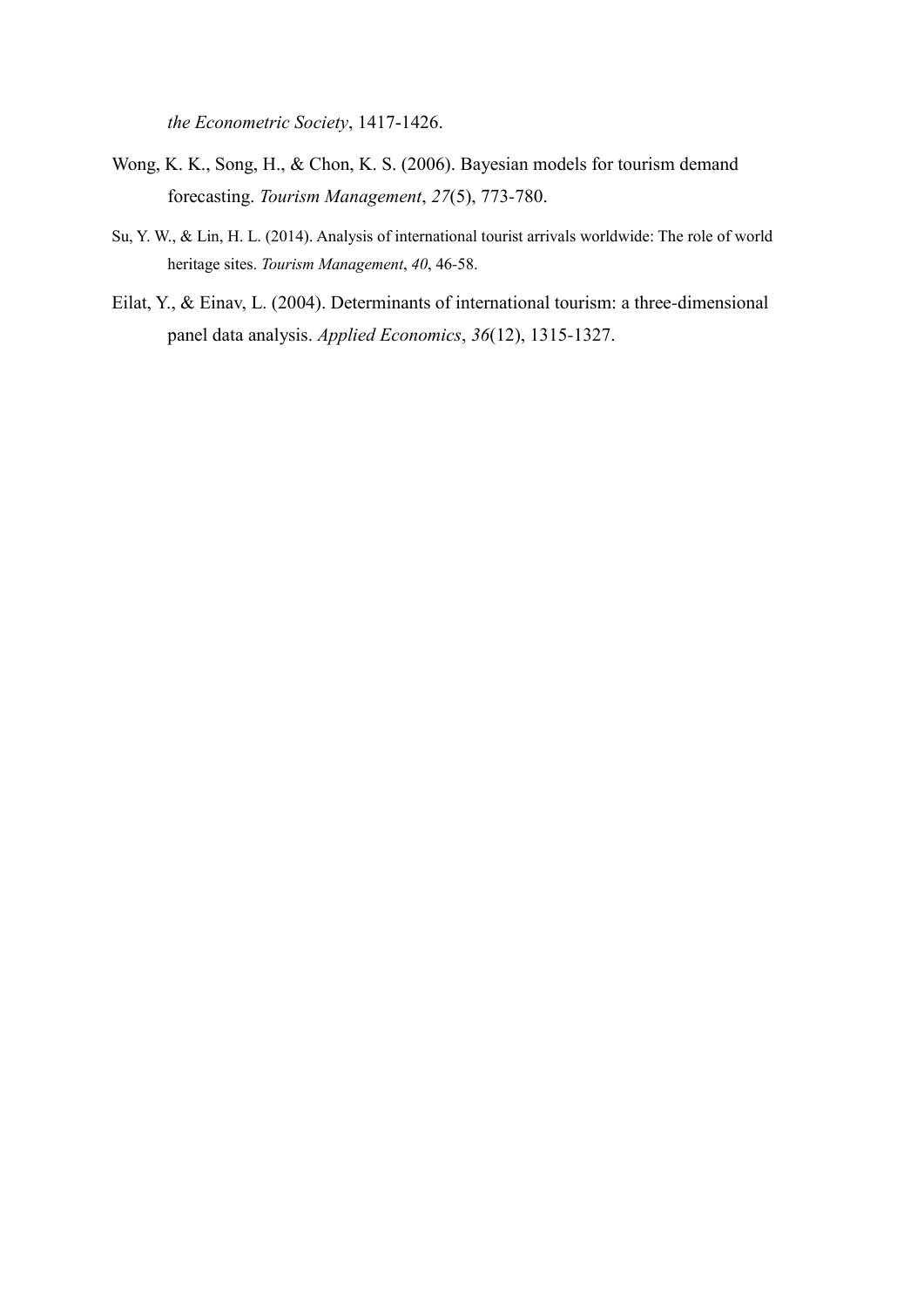# **Appendices**

|            |  |  |  | Appendix I: Selected origin countries arrival to Cambodia using in the estimated |  |  |
|------------|--|--|--|----------------------------------------------------------------------------------|--|--|
| regression |  |  |  |                                                                                  |  |  |

| Regions                | Countries                                                                                                              |  |  |  |  |
|------------------------|------------------------------------------------------------------------------------------------------------------------|--|--|--|--|
| <b>ASEAN</b>           | Brunei, Indonesia, Laos, Malaysia, Myanmar,<br>Philippines, Singapore, Thailand, Vietnam                               |  |  |  |  |
| East and Southern Asia | China, Hong Kong, Taiwan, Japan, Korea, India,<br>Sri Lanka                                                            |  |  |  |  |
| European Union         | Finland, Norway,<br>UK, Austria,<br>Denmark.<br>Netherlands.<br>Belgium, France, Germany,<br>Switzerland, Italy, Spain |  |  |  |  |
| American               | USA and Canada                                                                                                         |  |  |  |  |
| Oceania                | Australia and New Zealand                                                                                              |  |  |  |  |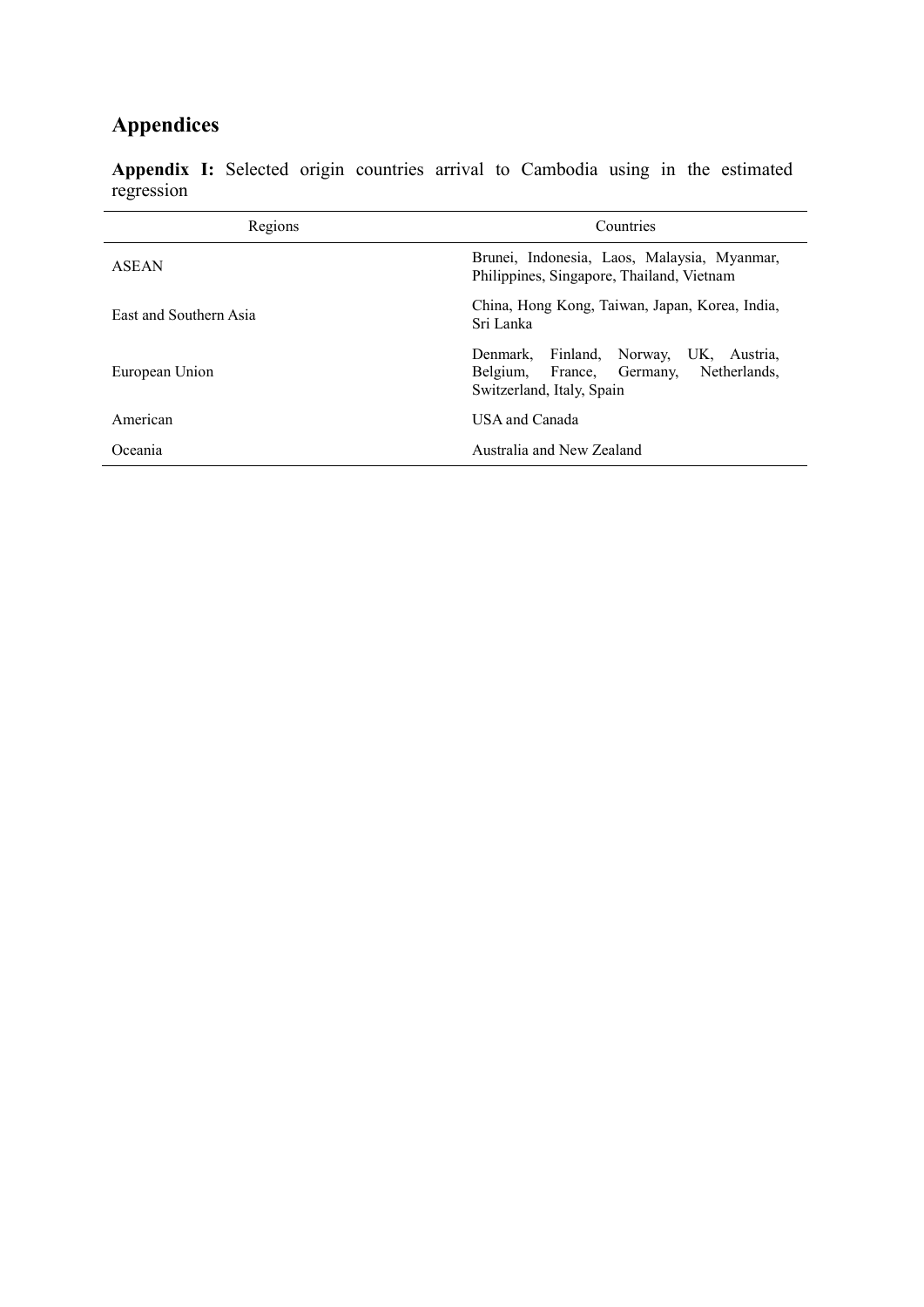| Variable                            | Description                                                                                                                                       | Expected sign |  |  |  |  |  |
|-------------------------------------|---------------------------------------------------------------------------------------------------------------------------------------------------|---------------|--|--|--|--|--|
| Dependent and Independent variables |                                                                                                                                                   |               |  |  |  |  |  |
| $TA_{\text{ijt}}$                   | Number of international tourist arrivals from origin countries to<br>Cambodia                                                                     |               |  |  |  |  |  |
| $\texttt{TA}_{\texttt{ijt}-1}$      | Lagged dependent variable using as endogenous regressor in<br>dynamic regression                                                                  | $^{+}$        |  |  |  |  |  |
| $GDP_{it}$                          | Real gross domestic product (GDP) per capital of destination<br>country i                                                                         | $^{+}$        |  |  |  |  |  |
| $GDP_{it}$                          | Real gross domestic product (GDP) per capital of origin country i                                                                                 | $^{+}$        |  |  |  |  |  |
| $TC_{ijt}$                          | Travel cost from origin country j to destination country i                                                                                        | $+/-$         |  |  |  |  |  |
| $RCL_{ijt}$                         | Relative cost of living index between origin country j and<br>destination country i                                                               | $+/-$         |  |  |  |  |  |
| $PO_{it}$                           | Total population of origin country j                                                                                                              | $^{+}$        |  |  |  |  |  |
| $PO_{it}$                           | Total population of destination country i                                                                                                         | $^{+}$        |  |  |  |  |  |
| $RPI_{\text{lit}}$                  | Relative production index between origin country i and<br>destination country j                                                                   | $+/-$         |  |  |  |  |  |
| $DS_{ijt}$                          | Distance in kilometers between the capital cities of origin and<br>destination                                                                    | $+/-$         |  |  |  |  |  |
| Dummy variables                     |                                                                                                                                                   |               |  |  |  |  |  |
| ASEAN membership                    | Selected since Cambodia became one of the member of ASEAN<br>region and takes the value 1 in the determined period and 0<br>otherwise             | $^{+}$        |  |  |  |  |  |
| <b>GCrisis</b>                      | It is representing the influencing of the global economic crisis<br>takes 1 during the crisis period 2008–2009 and 0 otherwise                    |               |  |  |  |  |  |
| e-Visa                              | Taking the year since Cambodia started to launch e-visa in 2011<br>and takes the value 1 in the determined period and 0 otherwise                 | $+$           |  |  |  |  |  |
| Election                            | Dummy Variable started between three different mandates of<br>national election and takes the value 1 in the determined period<br>and 0 otherwise | $+/-$         |  |  |  |  |  |

**Appendix II:** The hypothesized signs of all the variables using the static and dynamic panel data model

Note: Signs (+) and (−) correspond to the expected positive and negative effects on the impact on the magnitude of international tourism flow capturing from both theoretical framework and empirical research publications.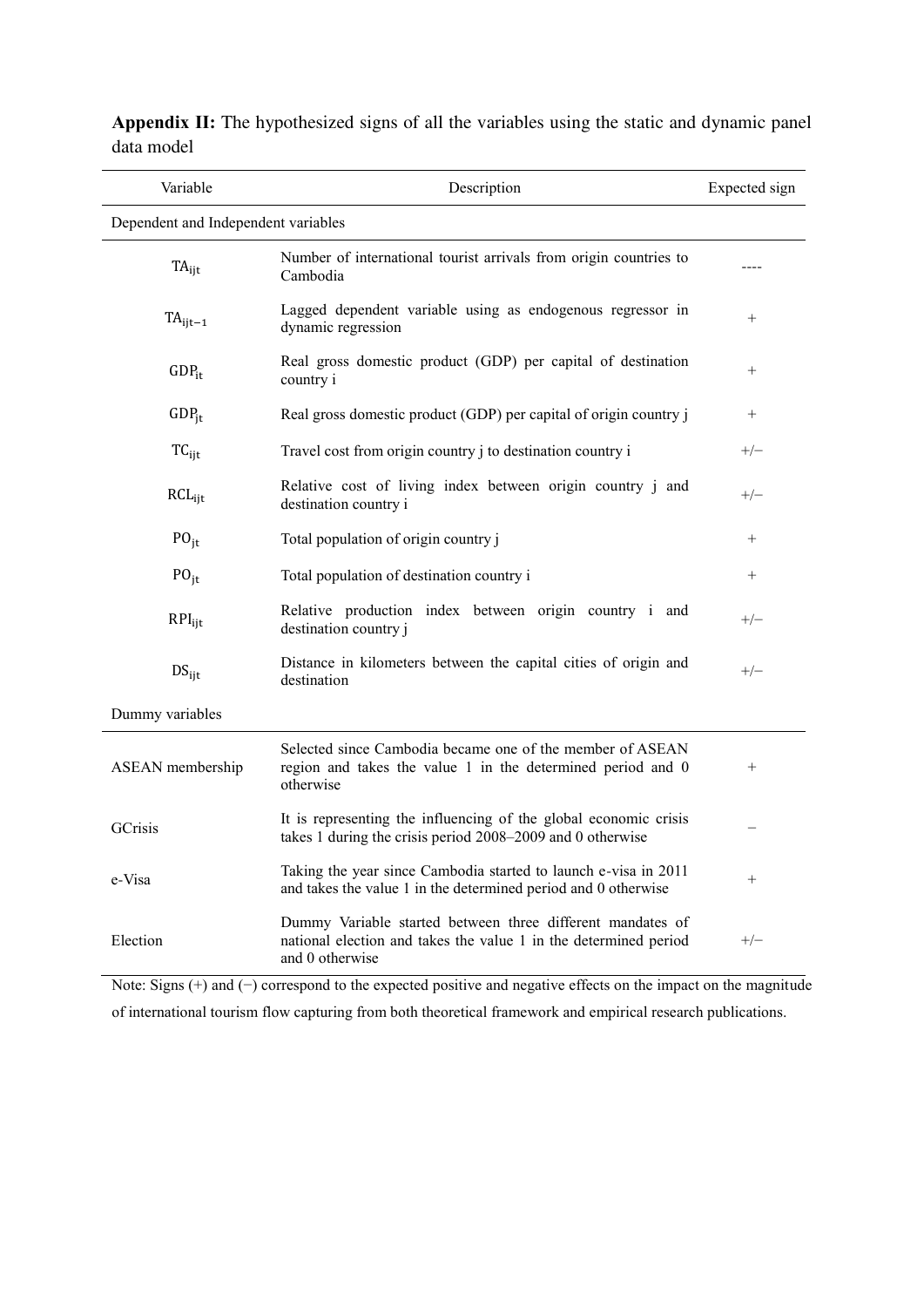**Appendix II:** The hypothesized signs of all the variables using the static and dynamic panel data model (Cont.)

| Variable                                | Description                                                                                                                              | Expected sign |  |  |  |  |  |  |
|-----------------------------------------|------------------------------------------------------------------------------------------------------------------------------------------|---------------|--|--|--|--|--|--|
| Country Specific Region Dummy Variables |                                                                                                                                          |               |  |  |  |  |  |  |
| <b>ASEAN</b>                            | Number of country in ASEAN takes the value 1 in the<br>determined country of those who is in the region and 0 otherwise                  | $+/-$         |  |  |  |  |  |  |
| East and South Asia                     | Number of country in East and South Asia takes the value 1 in<br>the determined country of those who is in the region and 0<br>otherwise | $+/-$         |  |  |  |  |  |  |
| EU                                      | Number of country in EU takes the value 1 in the determined<br>country of those who is in the region and 0 otherwise                     | $+/-$         |  |  |  |  |  |  |
| Oceania                                 | Number of country in Oceania takes the value 1 in the<br>determined country of those who is in the region and 0 otherwise                | $+/-$         |  |  |  |  |  |  |
| <b>USA</b>                              | Number of country in USA takes the value 1 in the determined<br>country of those who is in the region and 0 otherwise                    | $+/-$         |  |  |  |  |  |  |

Note: Signs (+) and (−) correspond to the expected positive and negative effects on the impact on the magnitude

of international tourism flow capturing from both theoretical framework and empirical research publications.